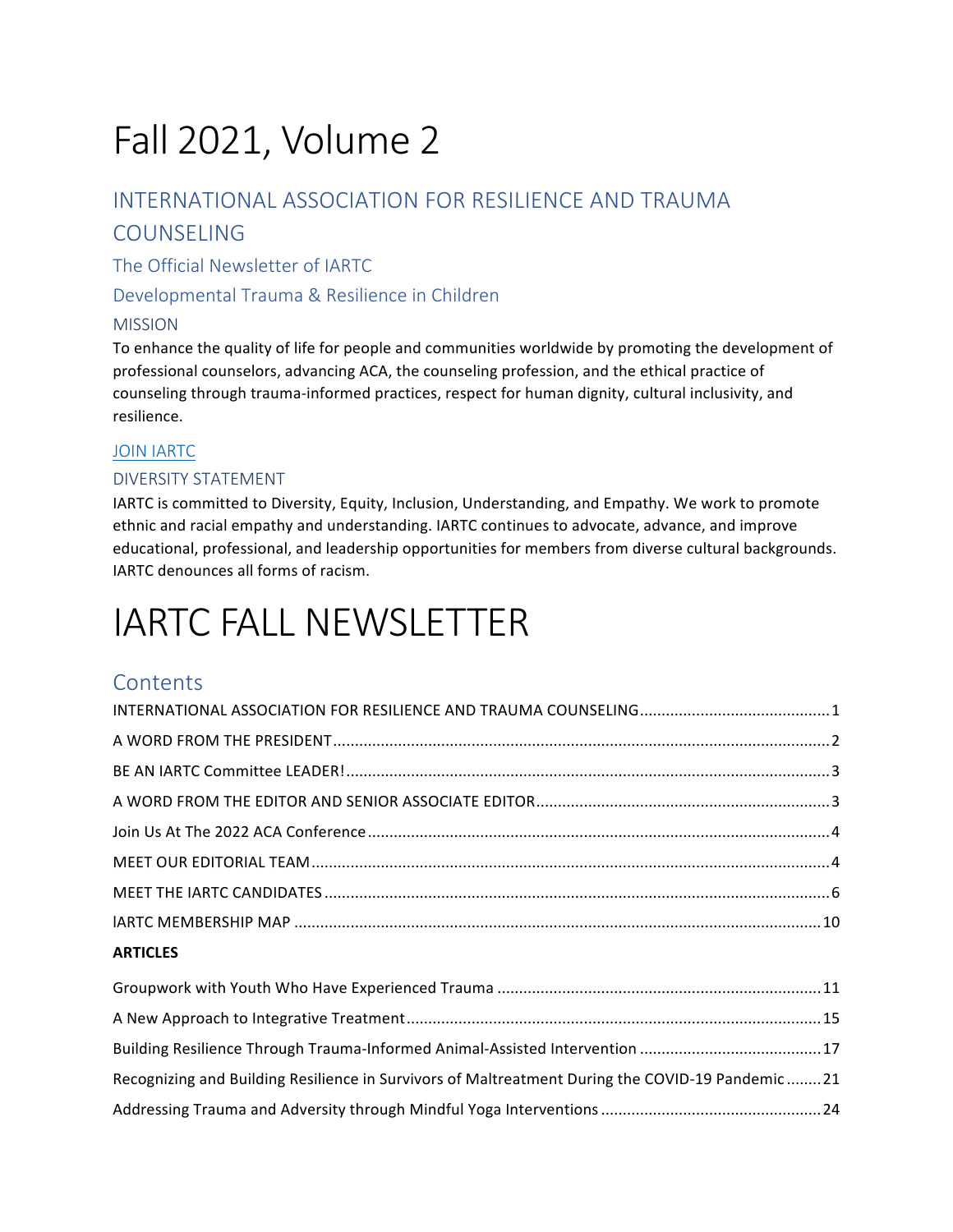| The Effectiveness of the Use of Sand-Tray in Increasing Graduate Students' Resilience and Self-care27 |  |
|-------------------------------------------------------------------------------------------------------|--|
|                                                                                                       |  |

## A WORD FROM THE PRESIDENT

Dr. Carol Smith, PhD, LPC, NCC, CCTP

I'm delighted to report that IARTC has submitted our application for full Division status on Monday, October 25, 2021, eleven months after we submitted our Affiliate Application. The speed of our development is unprecedented and a cause for celebration.

Since being approved as ACA's newest Affiliate, IARTC has been busy putting in place a number of building blocks of a new association. Some of our accomplishments include:

- We have a wonderful website, thanks to our President-Elect, Dr. Peggy Mayfield
- We have world-class leaders serving IARTC
- We have draft Bylaws, and are working closely with ACA for final approval

We have populated many of our standing committees, thanks to the tireless efforts of our President-Elect, Dr. Peggy Mayfield, and our Master's Student Representative, Ms. Jordan Mann. Many committees are already starting their work. If you are interested in getting involved in the committee, please contact me at carol.smith@marshall.edu or Dr. Peggy Mayfield at Mayfield.preggyc@gmail.com.

We have submitted a slate of IARTC candidates for ACA's general election which opened December 2021 for terms starting July 1,2022, again, thanks to our President-Elect, Dr. Peggy Mayfield.

We have published our first newsletter (created and published by Dr. Peggy Mayfield), and you are reading our second newsletter now, thanks to the efforts of our new Newsletter Editor, Dr. Charmayne Adams, and Senior Associate Newsletter Editor, K. Lynn Pierce.

We have named our association's journal Trauma Counseling and Resilience. Under the leadership of our Editor, Dr. Jane Webber, we are working closely with Digital Commons to design the journal and establish the peer-review process. A call for article proposals should go out in early 2022.

We are working with an awarding-winning professional designer to create a long-term logo for IARTC, and hope to showcase the new logo early in 2022.

We have supplied two IARTC-member volunteers, Drs. Anna Viviani and Naomi Wheeler, to Dr. S. Kent Butler's Gender Equity Task Force for ACA.

We are working closely with ACA to set up the legal and business elements required to do business as a non-profit professional association - things like getting an Employee Identification Number, establishing 501c3, setting up a checking account with appropriate signers, training our Treasurer in best practices, determining dues structure and how to collect dues, establishing a system for counting our members and renewing membership, setting up a budget and three-year plan, obtaining directors and officers insurance, and all the less glamorous essentials for starting an association from scratch. All of this requires coordination and legal guidance, which takes time; more time than I anticipated.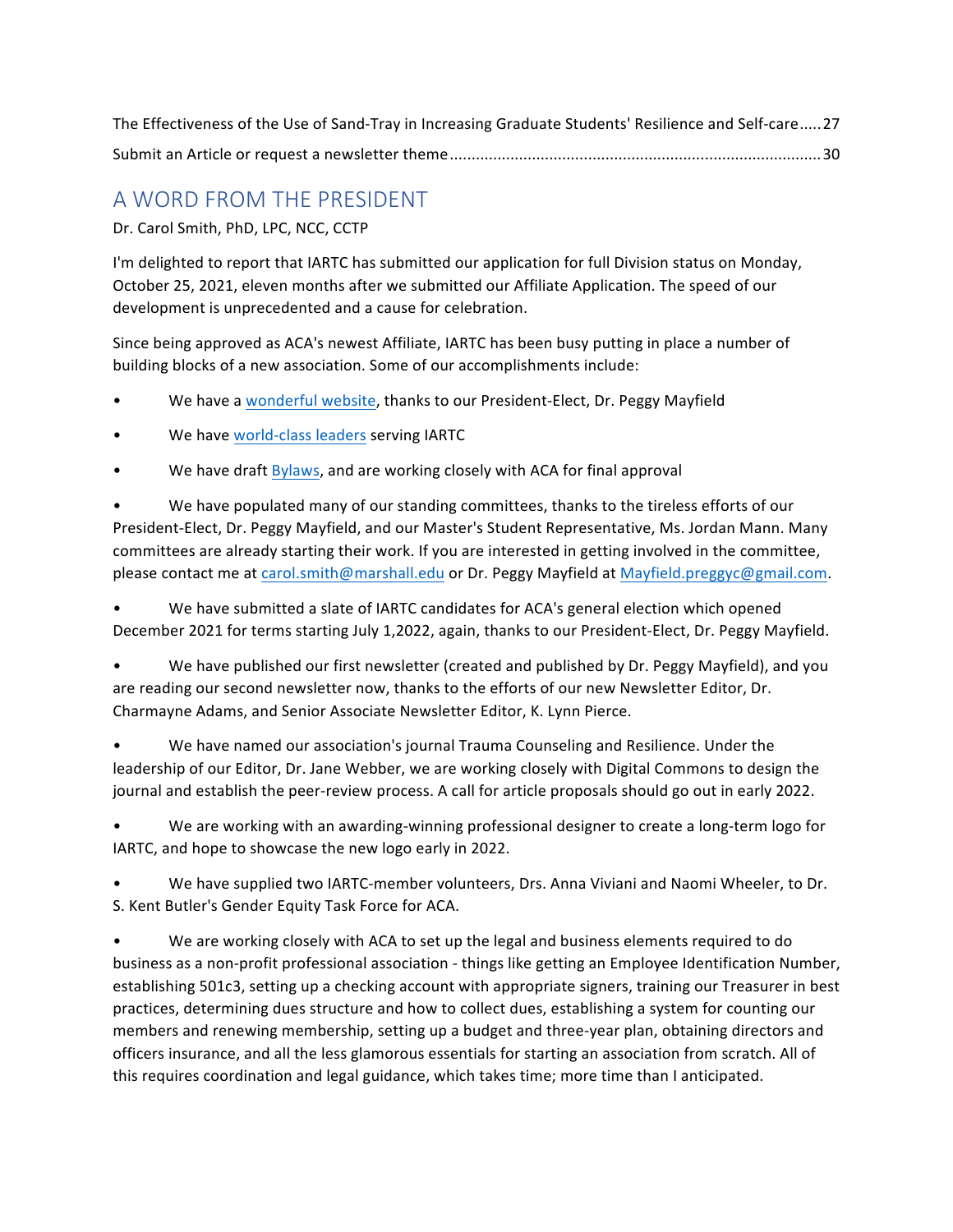We are contributing to ACA's new Strategic Framework for 2022-2025 and will begin work on IARTC's own Strategic Framework through a Task Force very soon.

Finally, and most importantly, we will be at ACA's Conference and Expo 2022 in Atlanta, Georgia, April 7-10, 2022. I'm proud to announce that a number of IARTC members will be presenting at the Conference. We will exhibit IARTC at the Conference, hold our first business meeting of our membership, and we hope to host a reception (details are far from ready). If all goes well with our logo design and the supply chain, we should have branded items representing IARTC as well. I will be there, and I hope you'll connect with me in Atlanta; carol.smith@marshall.edu.

While starting a new association is more complex than I envisioned, it is a distinct and humbling honor to do this work with such an incredible team of dedicated people. We have done all of this on a completely volunteer basis, with a budget of zero dollars, in record time. I know a lot of you have stayed with us on the "trauma bandwagon" with us for a very, very long time. Your patience and persistence are paying off, and we are genuinely excited about our future together.

Carol Smith

Founding President of IARTC

## BE AN IARTC Committee I FADER!

We are still looking for leaders for the following IARTC committees:

- • Bylaws Committee
- Budget and Finance Committee
- • Communications/Media and Public Relations Committee
- • Conference Committee
- • Ethics Committee
- Nominations, Elections, and Awards

### A WORD FROM THE EDITOR AND SENIOR ASSOCIATE EDITOR

#### Charmayne Adams, PhD, LIMHP, NCC Editor

I am very excited to be serving as the first editor for the newsletter for the International Association for Resilience and Trauma Counseling (IARTC)! I am an assistant professor at the University of Nebraska Omaha. I received my masters degree in clinical mental health counseling at Wake Forest working with children in in-patient and men in a medium security prison setting. I went on to work for mobile crisis a pursue my PhD in Counselor Education and Supervision from the University of Tennessee Knoxville.

I am so excited to be a part of this budding division which is why we chose the theme of growth for this newsletter. This newsletter wouldn't be possibly without the amazing editorial team! Meet some of them below and keep an eye out for the rest in the next issue. We sincerely hope you enjoy this issue.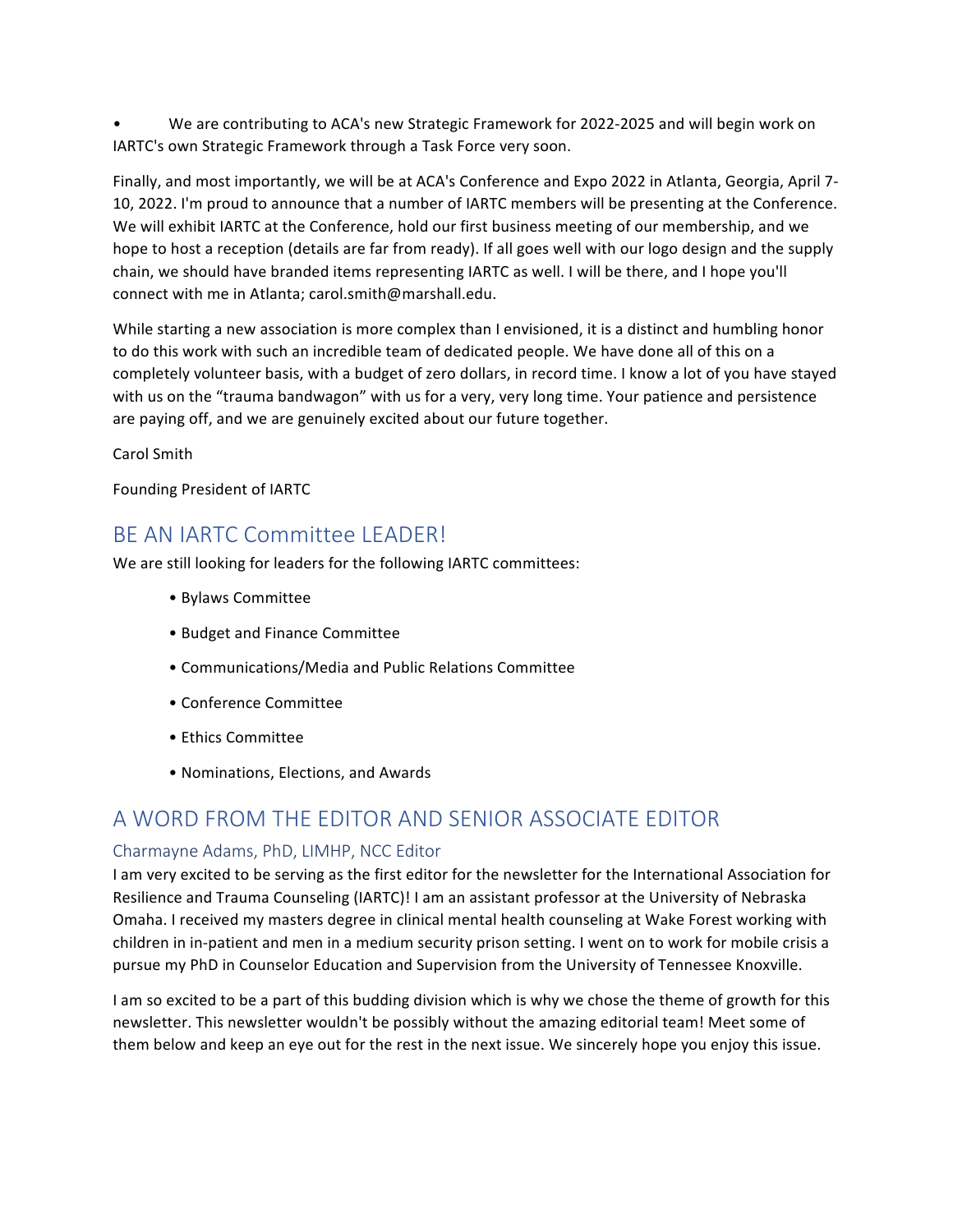#### K. Lynn Pierce, MS, CRC, NCC Sr. Associate Editor

I am very excited to be serving as the associate editor for the IARTC Newsletter. I am a doctoral candidate at The Pennsylvania State University, with an MS in Clinical Mental Health Counseling from Georgia State University. I am a Certified Rehabilitation Counselor and a lot of my advocacy work is focused on increasing accessibility and equity for individuals with disabilities in counseling, counselor education, and higher education settings. I look forward to the opportunity to return to my clinical roots in trauma informed care for marginalized and minoritized individuals, where I have practiced EMDR and equine facilitated care. I am currently in data analysis on my dissertation exploring standards of care for service dog handlers through a Policy Delphi method and am seeking a faculty position.

## Join Us At The 2022 ACA Conference

#### Atlanta, Georgia April 7-10

Join us for the 2022 ACA Conference & Expo returning to Atlanta April 7-10! Connect with fellow mental health professionals and students, get the latest tools, information and resources to support your work, and \earn continuing education credits while you're at it at the premier professional development and networking event for the counseling field.

### MEET OUR EDITORIAL TEAM

#### Luisairis Soto

#### Florida Counseling Association Peer Support Space

Luisairis Soto (they/them) is a licensed mental health counselor (LMHC) for the state of Florida, national certified counselor (NCC), and certified clinical trauma professional (CCTP). They earned their Master of Arts degree in Clinical Mental Health Counseling from a CACREP-accredited counseling program, Rollins College, in 2017. Luisairis' passion for counseling and helping others comes from their own lived experiences with anxiety, attachment injuries, and depression. They gained their clinical experience working with clients within inpatient, outpatient, and residential community settings with specialized interests in Positive and Adverse Childhood Experiences (PACEs), developmental and attachment trauma, and attachment injuries in adult relationships. In October of 2018, they received the Florida Counseling Association's Member of the Year. Luisairis served as the newsletter editor and social media representative for the Florida Association for Child and Adolescent Counseling in 2016-2017, as well as assisted with creating digital content related to advertising events and webinars, traumatology, and convention programming for the Florida Counseling Association in 2017, 2018, and 2021. Currently, Luisairis serves as the President-Elect for the Florida Counseling Association (2021-2022). They also serve as Past-President of the Florida Association for Child and Adolescent Counseling (2020-2022). Luisairis is also involved with and serves as the Executive Board Secretary for Peer Support Space; a grassroots organization dedicated to filling in the gaps in mental health care for marginalized communities by providing peer-led communal services. Luisairis has a passion for helping others, creating safe spaces for conversations about mental health and emotional needs, and becoming wellinformed about the resources we have available in our community so that this can help bridge community needs within our mental health system. Currently, Luisairis works at Orlando Health as a Patient & Family Counselor providing mental health services to individuals and families struggling with both medical and mental health challenges. Luisairis is excited to serve on the IARTC Editorial Team and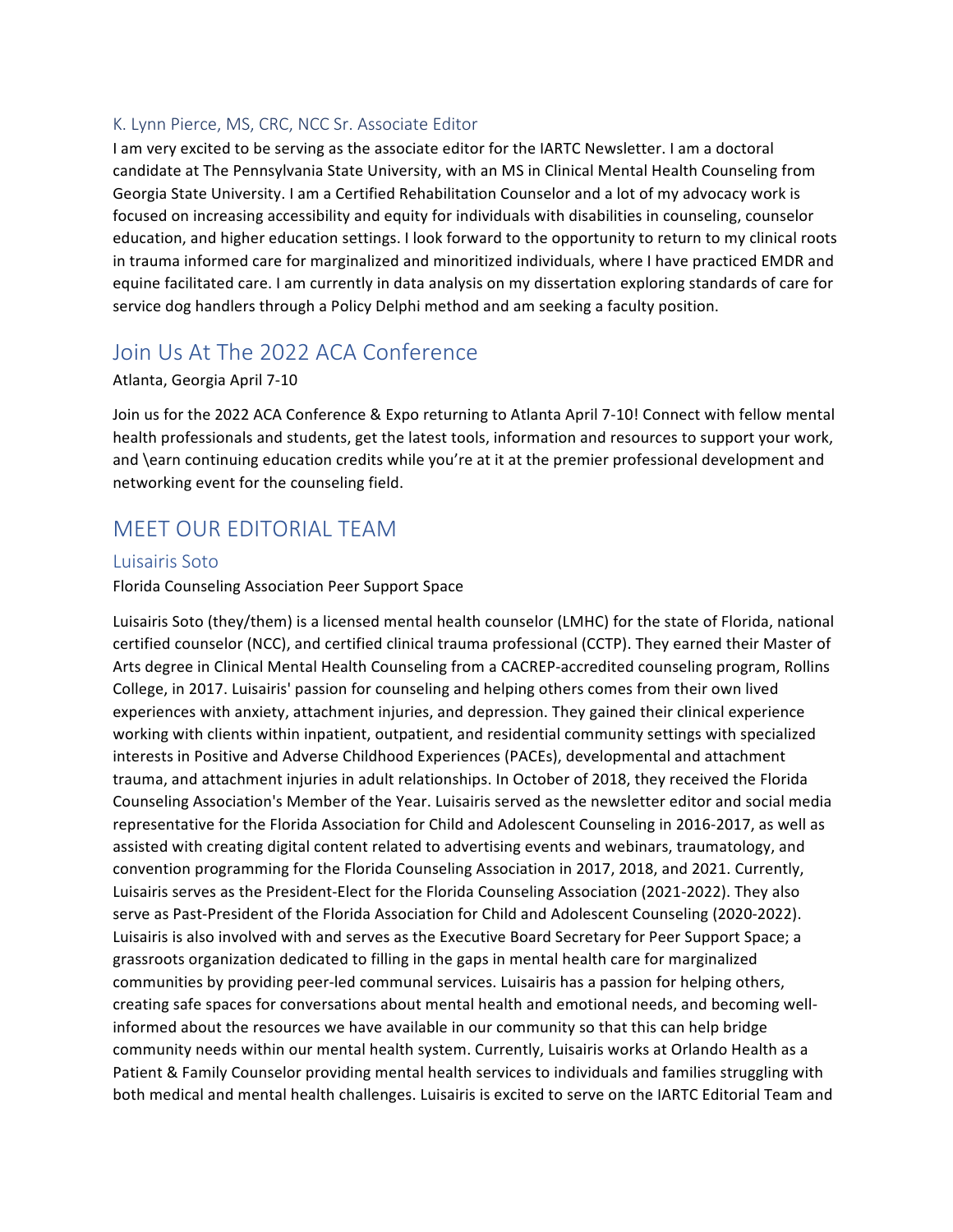is looking forward to being part of and contributing to ongoing conversations on trauma and resiliency, as well as uplift ways to help our marginalized communities obtain mental and emotional wellness.

#### Fariba Ehteshami

Texas A&M University-Commerce

Ph.D. in the field of Counselor Education and Supervision (CACREP Accredited) from Texas A&M University-Commerce. I am working as an Adjunct Assistant Professor at Texas A&M University-Commerce. I have a Ph.D. in the field of Clinical Counseling Psychology (Family and Marriage Therapy) from Science & Research Tehran Azad University.

I had an incredible opportunity to research in different areas of Trauma and resilience especially research on women who were in prison, research on couples in Divorce Court, research on LGBTQ population in Islamic Countries, and research on Immigrant population. As the results of these research, I wrote several books and national articles. I have been awarded International Association for Marriage and Family Counseling (IAMFC) 2021 for the Excellence Research in Marriage and Family in Counselor Educator Training. I have also been awarded 2020 Outstanding Doctoral Student Member of the European Branch of the American Counseling Association (EB ACA). I received Texas A&M University-Commerce Medal of Excellent Counselor Education and Supervision Student in 2017. Currently, I have been honored to work as IAC's Global Assistant (International Association of Counseling). I have privilege to be member of many American Counseling Association (ACA) divisions and International American Psychology Association (APA). My personal priorities and goals include the further development of society and human life. I believe that diversity and inclusion improve teaching and learning process and the foundation for a thriving, healthy society and contributes to all of our well-being and research study will enable us to support growth and improvements in our society, and in the world. I believe IARTC Newsletter is a place is an area that I can apply my experiences and the opportunity to join the program is one area that I am excited about pursing.

#### Amy Grybush

#### Wake Forest University

Dr. Amy L. Grybush is a Licensed Clinical Mental Health Counselor Associate (LCMHCA), a Licensed Clinical Addiction Specialist Associate (LCASA), and is earning her Professional School Counselor (PSC) Licensure. She serves as President-elect for the North Carolina division of the Association for Child and Adolescent Counseling (2021-2023; ACAC-NC) and Member-at-Large for the North Carolina Counseling Association (2021-2022; NCCA). Currently a Visiting Assistant Professor at Wake Forest University, her primary research interest is in Trauma-Informed Practices, a philosophy for educators and care providers that involves recognizing, understanding, and responding compassionately to the effects of trauma in order to provide a safe and supportive environment for children and families who have experienced toxic stress and trauma. Additional research and teaching passions include multicultural and social justice issues.

#### Autumn Cabell

#### DePaul University

Dr. Autumn Cabell is an Assistant Professor in the Counseling program. Her research agenda centers on a) developing interventions that support the mental health and career development of marginalized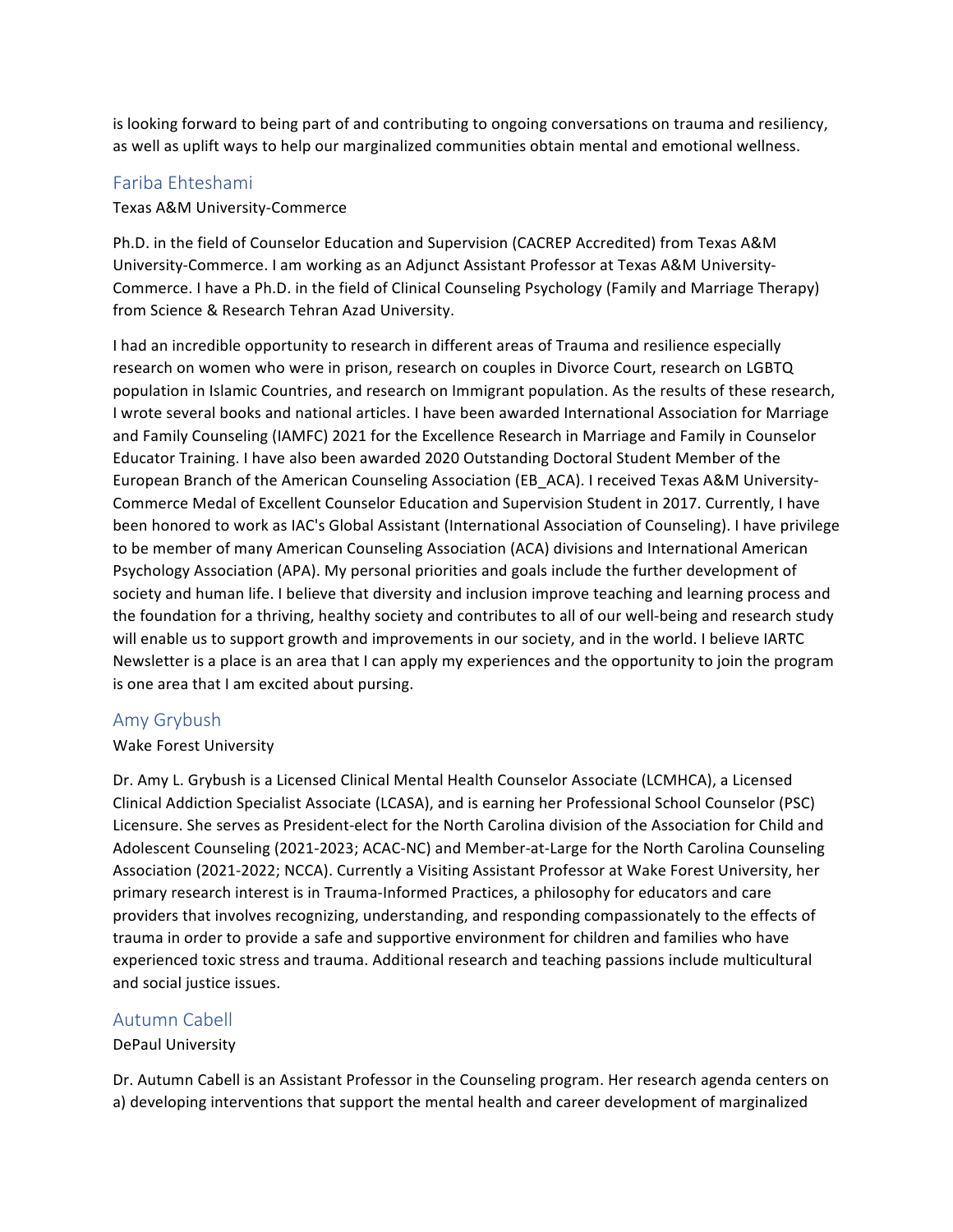students particularly in STEM and healthcare and b) examining the career-related concerns of marginalized counselors. She is active in the National Career Development Association (NCDA), the American Counseling Association (ACA), and the Association for Counselor Education and Supervision (ACES).

Dr. Cabell is currently a reviewer for the Journal of Employment Counseling and the Journal of Counseling and Development. She pursued a PhD in counselor education in order to teach and supervise the next generation of culturally responsive and humble counselors. Dr. Cabell has worked in career services, high schools, residential, and community agency settings. She is a licensed counselor, Certified Career Counselor, Nationally Certified Counselor, and Certified Clinical Trauma Professional. She has expertise in career development, depression, anxiety, and trauma. Dr. Cabell joined the IARTC newsletter editorial board in order to increase the accessibility of trauma-related professional development for counselors and counselors-in-training.

## MEET THE IARTC CANDIDATES

Elections have opened and we have a great slate of candidates for four IARTC positions:

President-Elect

• Lisa López Levers

Governing Council Representative

- Rachel R. Jacoby
- Joshua Kreimeyer

#### Secretary

- Jayna Bonfini
- Michele Pinellas
- Melinda Paige

#### Trustee

- • Lisa Vinson
- Misty Hatch

Learn more about the candidates on the next few pages and don't forget to vote!

#### Lisa López Levers President-Elect (uncontested)

As Professor Emeritus, from Duquesne University—where I also served as the Endowed Chair in African Studies from 2012-2017—I am ready now to move into the next phase of helping to define the profession that I love. Fifteen years in community mental health and rehabilitation services informed my work as a counselor educator for the next 32 years. I began working with trauma survivors over 47 years ago, before PTSD was even listed in the DSM, and I continue this work today. My international experience started in 1976, as a delegate at the International Tribunal on Crimes Against Women, in Brussels. I have been providing trauma-related services in African countries since 1993, including work in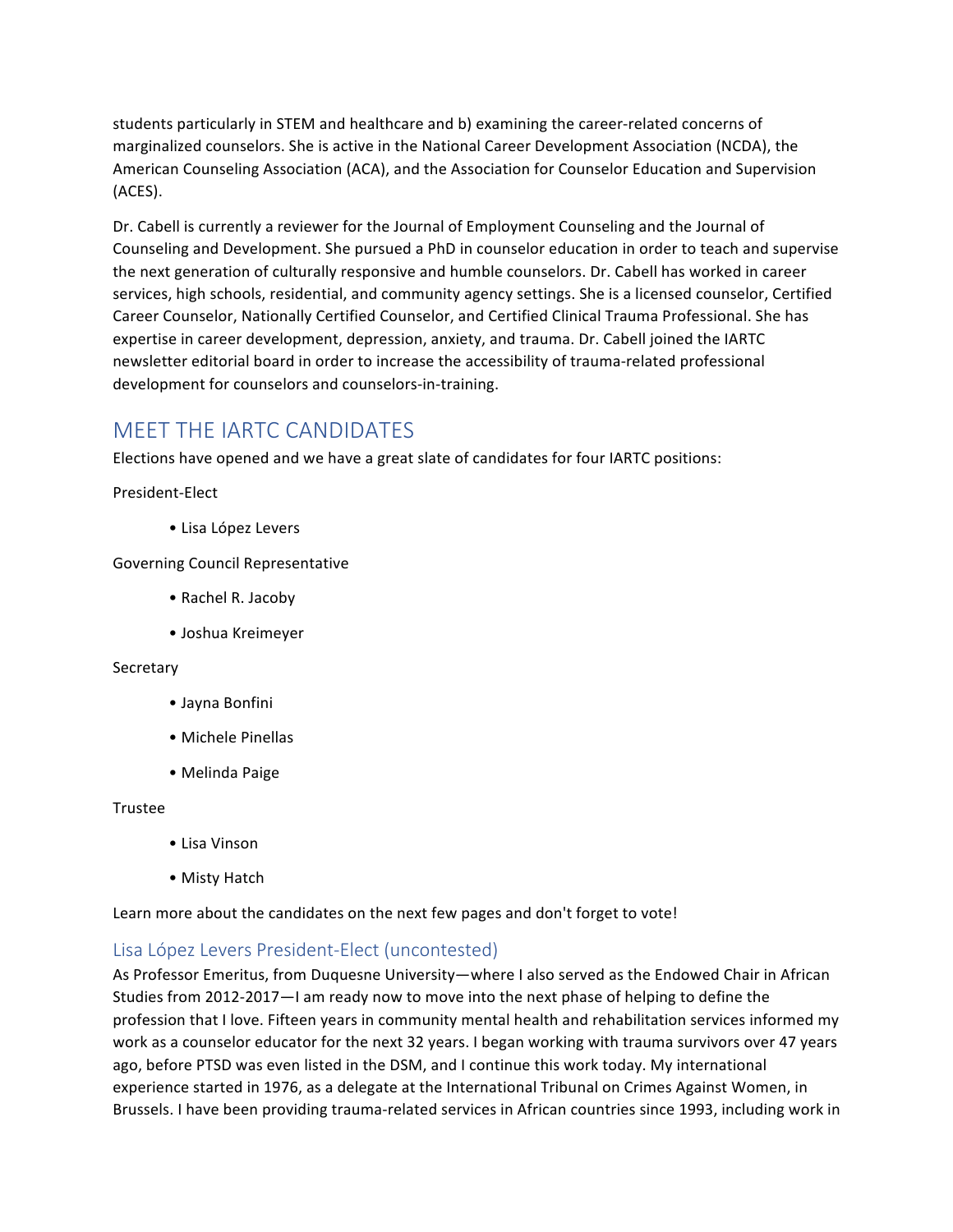post-genocide Rwanda. I have worked with colleagues throughout the southern region of Africa in establishing trauma-informed programming for children who were orphaned during the HIV and AIDS pandemic; this activity punctuated my research agenda during my Fulbright year in Botswana (2003-2004). Further, working with a team of professionals in Russia, we created a community-based system of care for institutionalized orphaned children and initiated the first fostercare program in the country. Academically, I created original trauma-informed coursework at four universities, which led to my textbooks on trauma counseling [Levers, L. L. (2022/2012). Trauma counseling: Theories and interventions for managing trauma, stress, crisis, and disaster (2nd ed.). Springer].

I actively engage in Trauma-Informed Community Development in my city and beyond. I eagerly anticipate serving the International Association for Resilience and Trauma Counseling as a global organization of ACA. Together, we promote resilience building and trauma-competent counseling worldwide. We provide professional counselors and counselor educators with robust trauma and resilience resources as well as ongoing training wherever they live.

#### Governing Council Representative (Two Candidates)

#### Rachel P. Jacoby

My name is Rachel Jacoby, and I am pleased to run for the position of Governing Council for the International Association for Resilience & Trauma Counseling organization. I am a LPCC-S (Ohio), as well as an NCC, Certified Family Life Educator, and Certified Trauma Practitioner. I am Visiting Professor at Palo Alto University and maintain a small private practice working with clients in Perrysburg, Ohio. My clinical work has been with individuals who have experienced adversities in their life, including extensive work with children living in the foster care. This has guided my research interests. Further, I have been exploring trauma surrounding post-partum and parental bereavement, as well as vicarious trauma within the counseling profession. Trauma influences people in many different ways. It is importance for us as counselor to understand the experience of trauma, as well as the resiliency factors that help support our clients.

I have had the privilege to hold many leadership roles at the local, state, and national levels. I have been actively involved in the Northwest Ohio Counseling Association, Chi Sigma Iota - Alpha Omega chapter, Ohio Counseling Association, and Ohio Association of Counselor Education and Supervision. I was president and am currently past-president of the Association of Child and Adolescent Counseling (ACAC) - Ohio Chapter. I have served as graduate student representative for the national ACAC organization for several years, and I am currently in the role of president-elect. I will be transitioning to president of ACAC in July of 2022.

As the IARTC Governing Council Representative, I will be proud to represent IARTC at all ACA Governing Council meetings. I will maintain a strong commitment to exploring trauma/resilience scholarship, and ensuring that the counseling profession continues to expand the overall knowledge of teaching students and counselors to work effectively with clients who have experienced adversities.

#### Joshua Kreimeyer

From the time I first traveled internationally, and was told that I could not get off the bus to interact with the families digging for food in the trash site, to my combat deployments to Kosovo and Iraq, where I saw firsthand the impact of the fist and the great need for the heart, I knew that I wanted to never again, not be able to make a bigger and more healing impact on the world. Since then I have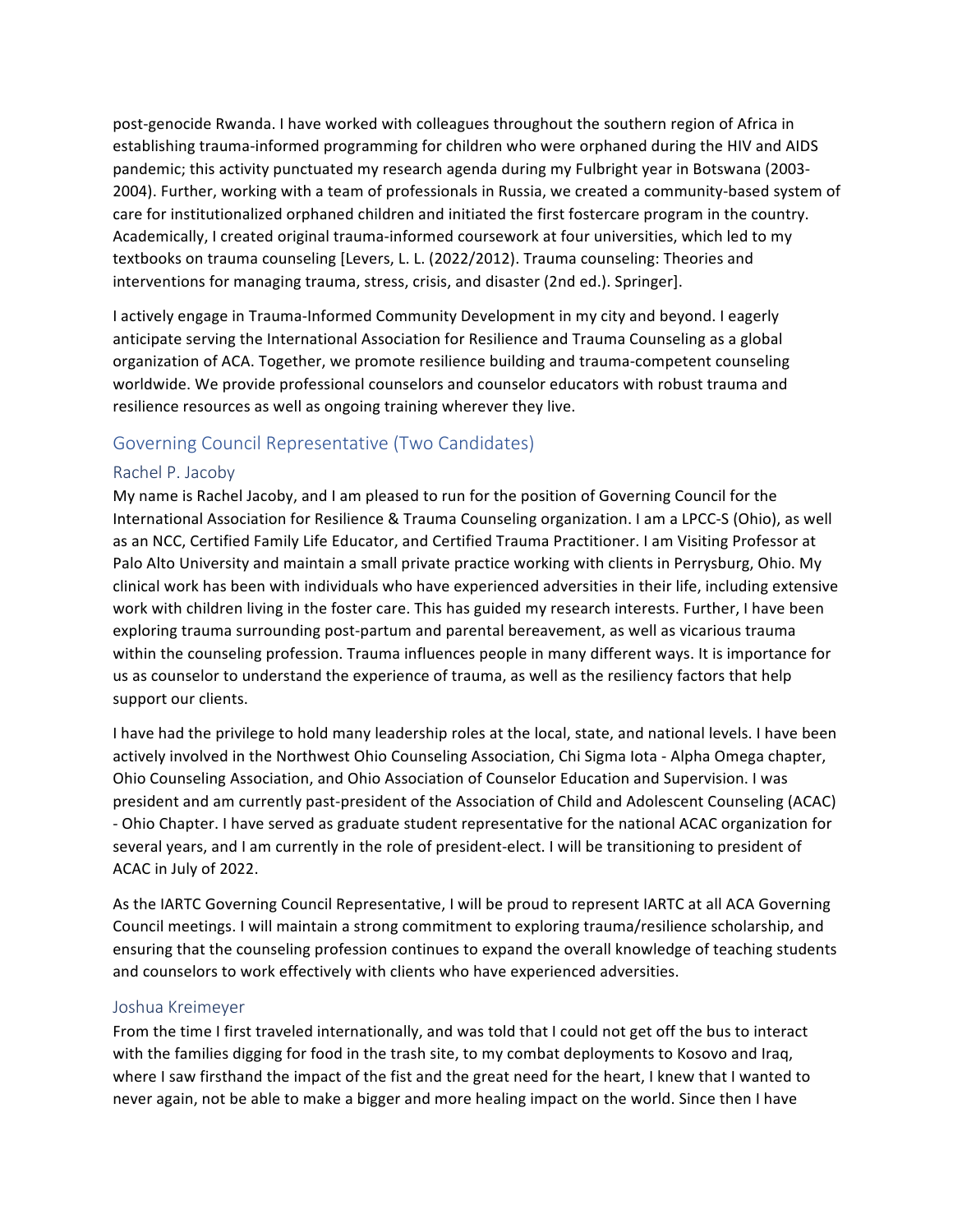focused my education (e.g. PhD CES with cross-cultural supervision internships) and clinical work (building the first IRCEP recognized MA in Counseling program in Ukraine) on the manifestation of this mission.

I have been extremely excited to follow and join the creation of the IARTC. I have long searched for a professional home and feel that I've finally arrived there. I was equally excited to learn about the formation of the charter leadership team for this necessary organization. Having been in the trenches of worldwide, trauma and resilience work, I know that I have much to bring to this position, for such a time as this.

Within our gifting and calling, St. Ignatius of Loyola called us to go forth and set the world on fire. With this position, I would seek to inspire and galvanize IARTC membership and partner organizations and to assist world communities to research and develop trauma-informed, culturally sensitive best practices, to optimize healing and wellness for all. From both etic and emic perspectives, I will also work towards developing preventative based resilience strategies. From this balance, and through this position, we can truly impact the world for good.

#### Secretary (Three Candidates)

#### Jayna Bonfini

It would be my honor to be elected as the IARTC Secretary. I currently counsel individuals in private practice (specializing in trauma and addiction) and serve as an Associate Professor of Counseling at the University of the Cumberlands. I am a Licensed Professional Counselor, National Certified Counselor, Approved Clinical Supervisor, and Master Addictions Counselor.

My prior clinical work has ranged from a psychiatric hospital to a university counseling center to a residential treatment facility for adjudicated youth to an alternative to jail treatment program for women. While my experience has varied, as has the population that I've counseled, the thread running through all of it was my interest in providing trauma-informed care.

I want to contribute to IARTC in a meaningful way and I think that I could be an asset to the organization as the incoming Secretary. My dedication to furthering the field of trauma counseling is evident in my professional development. I have a strong counselor identity as a clinician, scholar, and researcher. If I obtain this position, I will utilize my passion, advocacy, and leadership to facilitate positive change. I hope you will support my eagerness to serve in this capacity.

#### Michele Pinellas

It is my esteemed pleasure to express interest in serving as the IARTC Secretary for 2022-2023. I have served in a variety of leadership roles and have found a passion for treating trauma and building resilience. Regarding leadership, I have served as Treasurer for the Florida Association for Counselor Education & Supervision (FACES) and the Florida Counseling Association (FCA) Convention Co-Chair from 2019 through 2021.

Prior to this role, I served as the Chi Sigma Iota, Alpha Upsilon Sigma Chapter Secretary from March to July of 2018. In July, I was elected chapter president from July 2018 to March 2019. This position led me to become a Chi Sigma Iota Leadership Fellow from 2019-2020.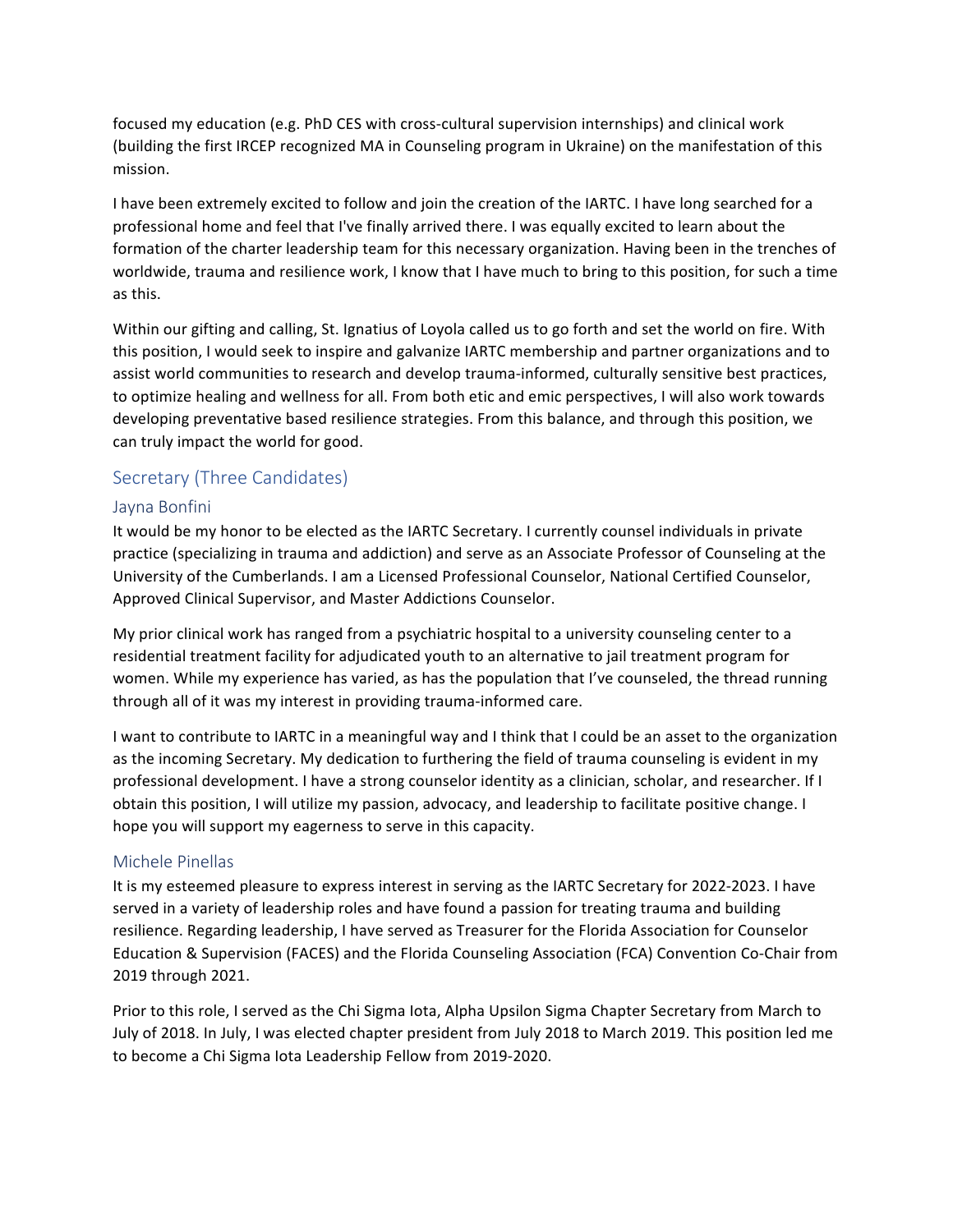Based on my leadership positions, I believe that I would serve this association well as the secretary. Not only am I dedicated to leadership, I have a profound passion for trauma and resilience work. As a doctoral student, I found this passion through my own journey to build resilience. To navigate my own stress, I discovered holistic healing and wellness. Seeing the impacts it had on me, I began to seek out ways to offer these interventions to my students as a Professional School Counselor. This passion grew within me, and I shifted my dissertation focus to build resilience in youth who have experienced chronic adversity.

#### Thank you for considering me for this position!

The fruits of my dissertation have allowed me to write newsletter articles, work on scholarly publications, present at counseling conferences and continue my research related to healing trauma and building resilience. In addition to this commitment to my scholarly work, I recently began to teach yoga to diverse populations as a means of creating more inclusion in the yoga space.

#### Melinda Paige

The stories of the courageous survivors I have served as a licensed trauma counselor for the last twenty years fuel my research and advocacy as a counselor educator and subject matter expert for trauma impact and counseling curricula. I have been the recipient of the Chi Sigma lota International Outstanding Practitioner Award (2014), the ACA Professional Development Award (2018), and the Chi Sigma lota International Outstanding Faculty Award (2018) and have published and presented nationally on trauma competency, protective factors in the prevention of vicarious trauma and self-injury. Fellow trauma practitioner-scholars and I published the first qualitative study investigating the attitudes, knowledge, and skills of trauma competent clinicians in the Journal for Individual Counseling. I currently serve as Founding Secretary for IARTC and enjoy collaborating with other dedicated trauma mental health professionals as Vice Chair of the IARTC Media and Public Relations Committee as well.

Trauma is ubiquitous and a significant public health concern, therefore it is essential that trauma counselors unite around best practices in trauma mental health. The Substance Abuse and Mental Health Services Administration's TIP 57 report provides leadership for trauma mental health workers but is still an underutilized resource among counselors lacking the guidelines to support their trauma mental health practice. The Center for PTSD also provides standards and best practices for serving members of the armed forces but is also an underutilized resource among counselors. Trauma competencies are needed in the counseling literature and listed with other ACA endorsed competencies where fellow counselors/counselors-in-training can access and utilize them. My vision as Secretary is to support IATRC's I mission and the development of such competencies, so counselors are able to practice ethically within the bounds of their clinical competency, according to empirically based trauma mental health standards of care.

#### Trustee (Two Candidates)

#### Lisa Vinson

I am interested in this position because I care about the standards of our profession and the power of advocacy as a group. Through IARTC, we can make a significant impact within ACA and its members who impact people's lives. My professional presentation, publications, and work experience over the last 20 plus years focusing on educational and counseling services that affect diverse racial/ethnic individuals across the lifespan and their families which make me a strong candidate for the trustee position. As a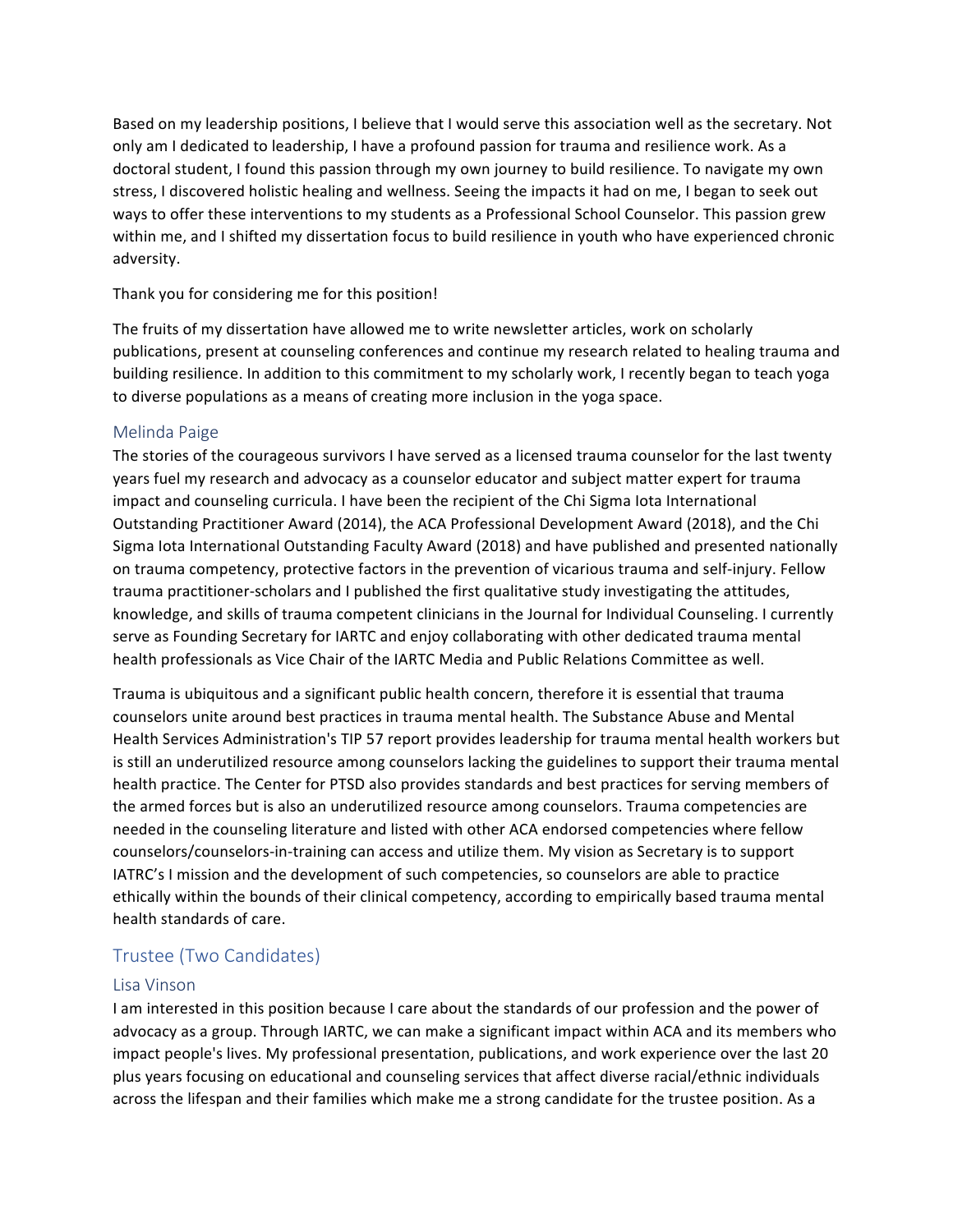Counselor Educator, who has also, served as a Human Service Specialist has overseen youth-related programming spanning education, job readiness and development, and anti-violence initiatives. I have led mental health teams integrating treatment for co-occurring disorders and supervised a federally funded career-laddering program that provided educational training for Temporary Assistance for Needy Family (TANF) recipients and low-income eligible individuals in high-demand healthcare fields.

I am a Licensed Clinical Professional Counselor, a Certified Alcohol and Other Drug Counselor, a Cooccurring Disorder Professional Counselor I, a Certified Clinical Trauma Professional Level II, a Certified Complex Trauma Professional and an Approved Clinical Supervisor. My professional presentation includes racial identity workshops, social justice-related publications, and board of director positions that advise and consult on increasing community-based programs that help acutely high-risk youth successfully transition into adulthood. I am expected to earn a Ph.D. in Counselor Education and Supervision from Northern Illinois University, Spring 2022. I received a bachelor's degree and a Master of Arts in Clinical Mental Health Counseling degree from Chicago State University. These leadership roles, combined with work and life experiences, have guided my passion for commitment and community service initiatives.

#### Misty Hatch

It is my honor to be nominated to run for Trustee of the International Association for Resilience and Trauma Counseling. I became a member of the IARTC when it formed. I am excited to be able to be a part of the division on its ground level. I joined the ACA as a Master's student in 2018 and am so grateful for all of the data, the community and the ability to be a part of the ACA. I hope to serve in leadership positions and be a part of the growth of the counseling community. As a newly licensed clinician, I want to immerse myself into the counseling community. I have a passion for research and am continuing to grow my counseling knowledge. I just began working on my Ph.D. in Counselor Education and Supervision at the University of Holy Cross. I look forward to continuing to grow as a clinician and plan to give back to the counseling community throughout my career. Thank you for the opportunity to be considered for the Trustee position.

Look for an email from ACA or check the ACA website to vote!

## lARTC MEMBERSHIP MAP

IARTC's 1,000 + Members Live In:

- 50 States
- $\bullet$  D.C.
- Puerto Rico,
- British Columbia
- Ontario
- Italy
- Malawi
- Singapore
- Syria,
- Switzerland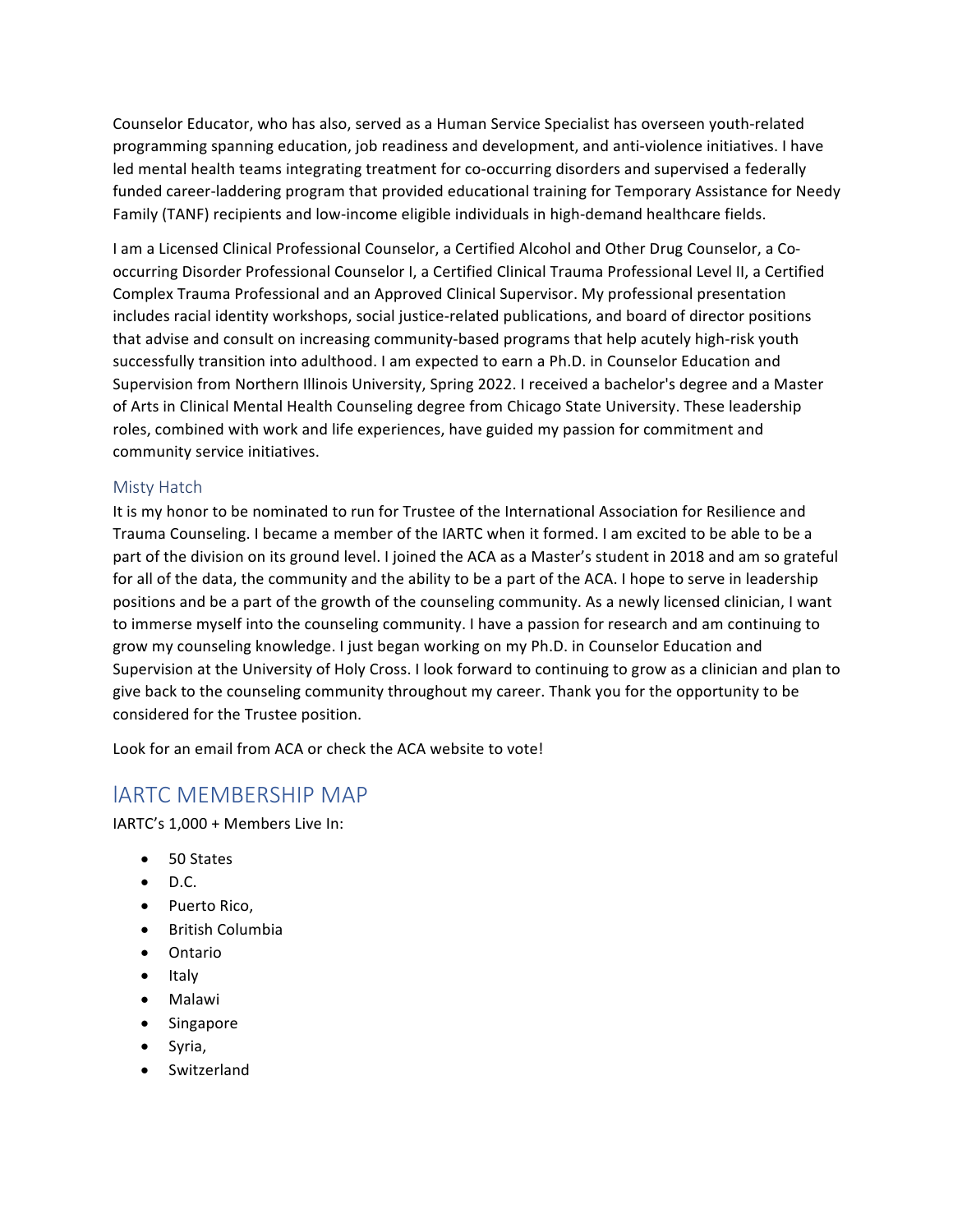If you are an IARTC member who resides in a country that is not listed, please contact mayfield.peggyc@gmail.com. We want our map to represent all areas where our members reside! Thank you!

# Articles

## Groupwork with Youth Who Have Experienced Trauma

Alicia K. Hall, M.A., LPCC-S, Jenny L. Cureton, PhD, LPC (TX, CO), Tahani Dari, PhD, LPC, NCC, Kalesha Jenkins, PhD, LPC (MI), LSC, NCC

A significant number of Americans experience trauma during their lifetime. Two-thirds of the participants in a sample of 17,000 reported experiencing at least one adverse childhood experience (ACEs Too High News, 2017). Nearly 35 million children (47.9%) have experienced at least one traumatic event before the age of 17 (Stevens, 2013). Trauma-informed counseling is essential in providing effective care for clients and students. Group settings, such as families and schools, are places in which youth often present trauma-related issues. Group settings present challenges for addressing traumarelated issues, yet counselors have a responsibility to all group members to provide effective interventions to support the group and its members in overcoming barriers to trauma recovery. However, most trauma literature and continuing education focuses on the individual. Counselors may be unprepared to adequately attend to an individual's needs while simultaneously supporting other group members. To partially fill this gap in counselor practice, we introduce two trauma counseling models applicable to youth in group settings with an accompanying activity, announce the formation of a new state-level association focused on trauma-informed counseling, and highlight resources for counselors using group settings to address trauma.

#### Dialectical Behavior Therapy

Dialectical Behavior Therapy (DBT; Linehan, 2015) can be effectively adapted for group settings for youth who have experienced trauma. For example, a core element of DBT is developing emotion regulation skills. Youth who have experienced trauma often have poor emotion regulation skills, may experience emotional lability, have difficulty identifying feelings, become easily triggered by intense emotions (within and outside of group counseling), or even exhibit high-risk behaviors such as suicide or self-injury (Lang et al., 2018). Counselors can use DBT (Linehan, 2015) to address emotion regulation by helping group members' increase their awareness and understanding of the emotions cycle, implementing strategies to decrease emotional vulnerability and promote resiliency (e.g., improving self-care, building mastery, increasing positive experiences), and developing adaptive coping skills to improve emotion regulation.

Emotions Myth Busting (Linehan, 2015) is one activity that can build emotion regulation skills and resiliency within group settings for youth who have experienced trauma. This activity aims to identify and challenge group members' beliefs about emotions, decrease the tendency towards dichotomous thinking, and improve group members' ability to use dialectical thinking. For this activity, group members are divided into two groups and presented with a myth statement to debate, such as, "There is a right way to feel in every situation." Each group then debates in favor of their chosen side of the debate and supplies evidence to defend their position. Once the debate is complete, group members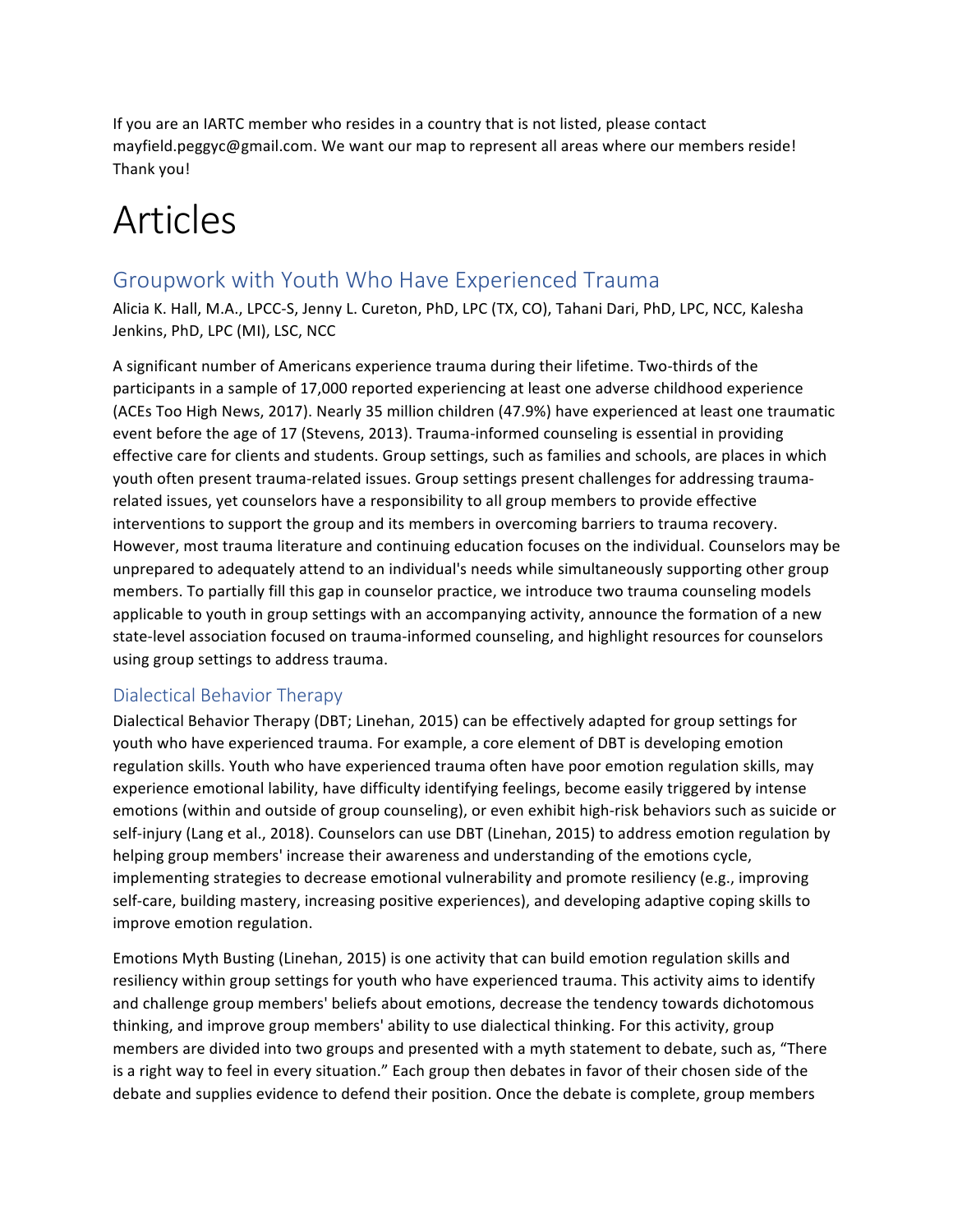process the activity, identify how the activity impacted them internally and externally (including identifying emotional responses), and discuss the overall veracity of the myth statement. A key element of Emotions Myth Busting is supporting group members in identifying methods to reframe the myth statement into a more accurate and flexible belief. For example, within the previous myth statement above, a more accurate and flexible belief might be, "There is no right way to feel in every situation. In fact, my feelings are valid no matter what the situation may be." This increased cognitive flexibility promotes group members' emotion regulation and increases their resiliency.

#### Narrative Therapy

The key tenets of Narrative Therapy include: 1) people are experts in their own lives, 2) problems are separate from people, and 3) people are capable of diminishing the power of the problems they experience (Morgan, 2000). Narrative counselors understand clients' lives through stories. Major steps in the narrative counseling process include naming and externalizing the problem; establishing the history, effects, and context of the problem through deconstruction; using a unique outcome to identify an alternative story; then thickening the alternative story through conversation, writing, and rituals. Narrative therapy is applied to trauma counseling (e.g., Denborough, 2006) with youth (White, 2006) and families (Gershoni, 2006). It is the foundation of some evidence-based trauma treatment models for children and adolescents (Landolt, et al., 2017) in groups such as outpatient group therapy and school settings (Gudiño et al., 2017).

Counselors can use the Superhero and Power Team activity with youth clients to facilitate identity development, feelings of safety and assuredness, and self-confidence (e.g., Rubin, 2006). One group activity involves the use of simple shapes to create an alternative trauma narrative involving group members as superheroes accompanied by their hero team. The intention of the activity is to aid group members in re-storying their concept of self as someone who is resilient in the face of danger, supported by others, and adept at coping. The counselor provides the group member with shape cutouts for the first phase of this activity (i.e., an inverted triangle, a trapezoid, a diamond, an X, and a circle), then guides the group member to identify the shapes as metaphors using prompts. For example, the inverted triangle represents the group member's superhero name, possibly the first initial of which is emblazoned on their chest, followed by the prompt: "When you think of who you are most powerfully, deep down inside, what superhero name do you have?" The trapezoid (serving as a cape) represents the client's superpower with the prompt: "When you remember what you can do really well that saves you and those you care about from danger, what is your superpower?" The diamond, X, and circle represent the group member's hero team with the prompt: "Who can you count on to help you when times get tough? Place their superhero names next to their shapes."

The counselor then provides the final shape cutouts to the group members (i.e., a composite shape, a heart, a rectangle, and a cloud) and facilitates the narrative development. The composite shape represents the group member's resilient superhero response (i.e., their mode of transportation like a getaway car) with the prompt: "What coping skill does [group member's superhero name] and their hero team use to help them during the toughest times?" The heart represents the group member's emotional resiliency state with the prompt: "What wonderful things do you and they feel when that coping skill is used?" The rectangle represents the group member's resilient holding space with the prompt: "What wonderful things do you notice around you when you use that strategy?" The cloud represents the group member's resultant communications and future thinking with the prompt: "What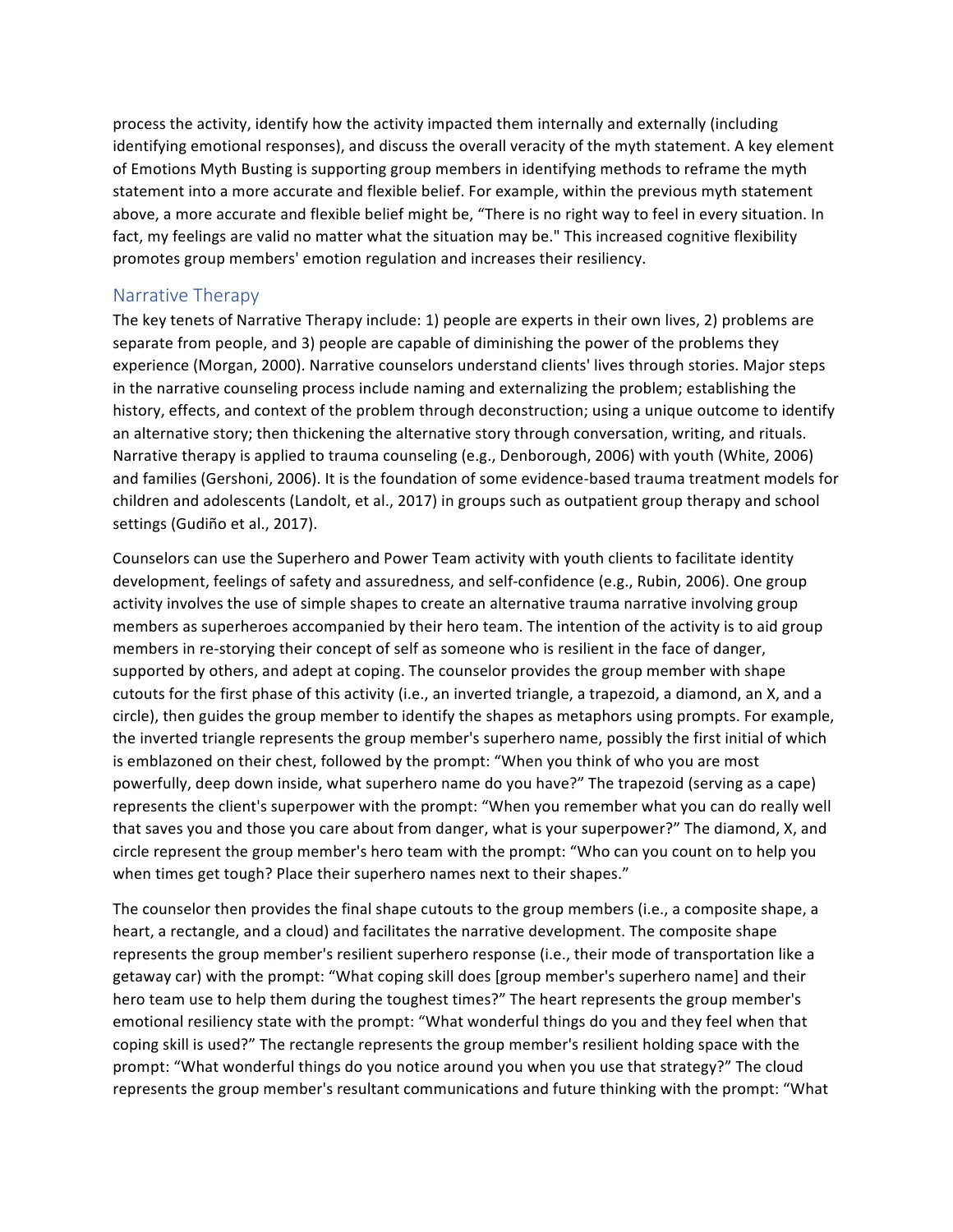wonderful things do you then say to each other about what happened?" and "What wonderful things do you and your group of heroes look forward to in the future as a strong and caring hero team?" The counselor facilitates group processing for the duration of this activity to promote the creation of alternative stories for group members to process their trauma in the context of resiliency.

#### Conclusion

Trauma-informed counseling is integral for clinicians to incorporate a multidimensional approach to their practices. There are multiple techniques counselors can use to incorporate trauma-informed counseling into group settings. This article provides an overview of clinical approaches, practical activities, and resources that counselors can use to enhance their understanding of trauma-informed counseling within group settings. We highlighted two commonly used approaches, Dialectical Behavioral Therapy and Narrative Therapy, to highlight ways clinicians can infuse these interventions into group work. Despite recent advances in trauma-informed counseling, there remains a need to further incorporate trauma-informed approaches into our current practices, particularly in group settings. This is an area in which further research would be beneficial in advancing trauma-informed counseling specific to group settings.

#### A New State Association

Ohio has created the first state-level trauma counseling association: OARTC. Our mission is to lead Ohio in training and sustaining trauma-informed counselors and developing trauma-informed best practices to enhance and promote the welfare and resiliency of the individuals, families, and communities we serve. We are currently undertaking several initiatives toward our mission. One initiative is to launch a trauma-informed counselors' initiative in which we cultivate a continuing education program to advance trauma-informed counseling practices. Another initiative is to build a resource network in which we promote collaboration, accessibility, and resource development for trauma-informed counseling practices. Finally, another crucial initiative is to develop an advocacy, outreach, and social justice program to meet the needs and promote resiliency of our members and communities. To learn more about OARTC, feel free to email us at TheResilientCounselor@gmail.com or find us on Facebook at www.facebook.com/groups/oartc. Thank you for your interest!

Resources for Addressing Trauma in Group Settings

- **American Group Therapy Association**
- National Child Traumatic Stress Network
- Center for Sexual Assault and Traumatic Stress:
- Clark, T. L., & Davis-Gage, D. (2010). Treating trauma: Using psychodrama in groups.
- **SAMHSA Trauma Narrative**
- Ohio Can Do 4 Kids
- Boston University Center for Psychiatric Rehabilitation
- Dialectical Behavior Therapy
- **TFCBT** training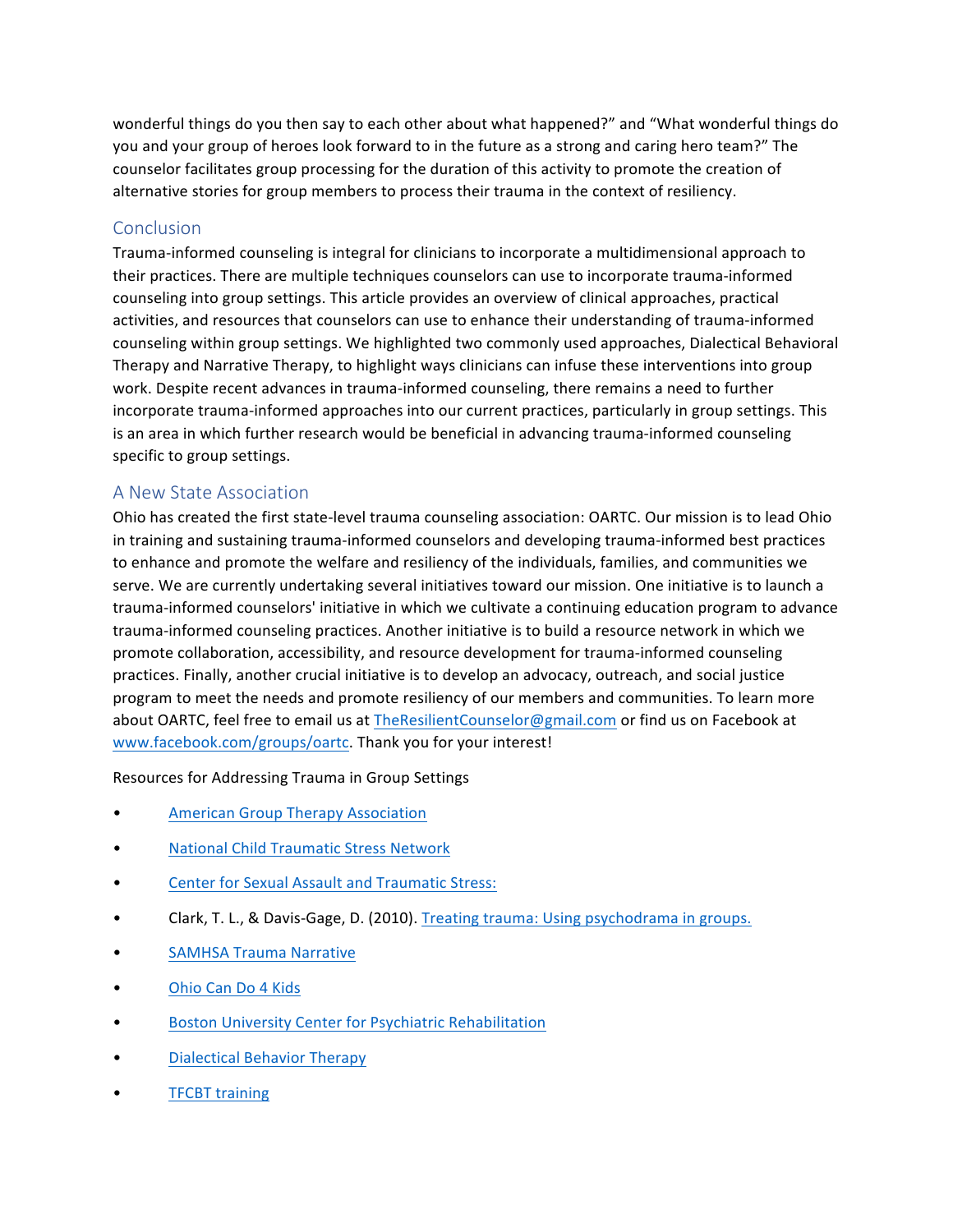- ACEs Too High
- CDC & Childhood Maltreatment
- Trauma and Learning Policy Initiative
- Videos with Michael White on Trauma and Narrative Therapy

#### References

#### References

Cureton, J. L., & Hall, A. (2017, November 8-10). Trauma resiliency beyond the individual: Creative, effective activities for groups of clients, families, students, and/or communities [Conference] presentation]. All Ohio Counselors Conference. Columbus, OH, United States.

Denborough, D. (2006). Trauma: Narrative responses to traumatic experience. Dulwich Centre Publications.

Gershoni, Y. (2006). Responding to families at times of trauma: Personal and professional knowledge. In D. Denborough (Ed.), Trauma: Narrative responses to traumatic experience (pp. 133-142). Dulwich Centre Publications.

Gudiño O. G., Leonard S., Stiles A. A., Havens J. F., Cloitre M. (2017). STAIR narrative therapy for adolescents. In M. Landolt M., M. Cloitre M., & U. Schnyder (Eds.), Evidence- based treatments for trauma related disorders in children and adolescents (pp. 251–271). Springer, Cham.

Landolt, M. A., Cloitre, M., & Schnyder, U. (Eds.) (2017). Evidence-based treatments for trauma related disorders in children and adolescents. Springer, Cham.

Lang, C. M.; Edwards, A. J.; Mittler, M. A.; Bonavitacola, L. (2018). Dialectical behavior therapy with prolonged exposure for adolescents: Rationale and review of the research. Cognitive and Behavioral Practice, 25, 416-26.

Linehan, M. M. (2015). DBT skills training manual (2nd Ed.). The Guilford Press.

Morgan, A. (2000). What is narrative therapy: An easy-to-read introduction. Dulwich Centre Publications.

Rubin, L. C. (2006). Using superheroes in counseling and play therapy. Springer.

White, M. (2006). Children, trauma and subordinate storyline development. In D. Denborough (Ed.), Trauma: Narrative responses to traumatic experience (pp. 143-166). Dulwich Centre Publications.

#### Authors

Alicia K. Hall, M.A., LPCC-S, OARTC President

Jenny L. Cureton, PhD, LPC (TX, CO), OARTC President-Elect

Tahani Dari, PhD, LPC, NCC, OARTC Treasurer

Kalesha Jenkins, PhD, LPC (MI), LSC, NCC, OARTC Secretary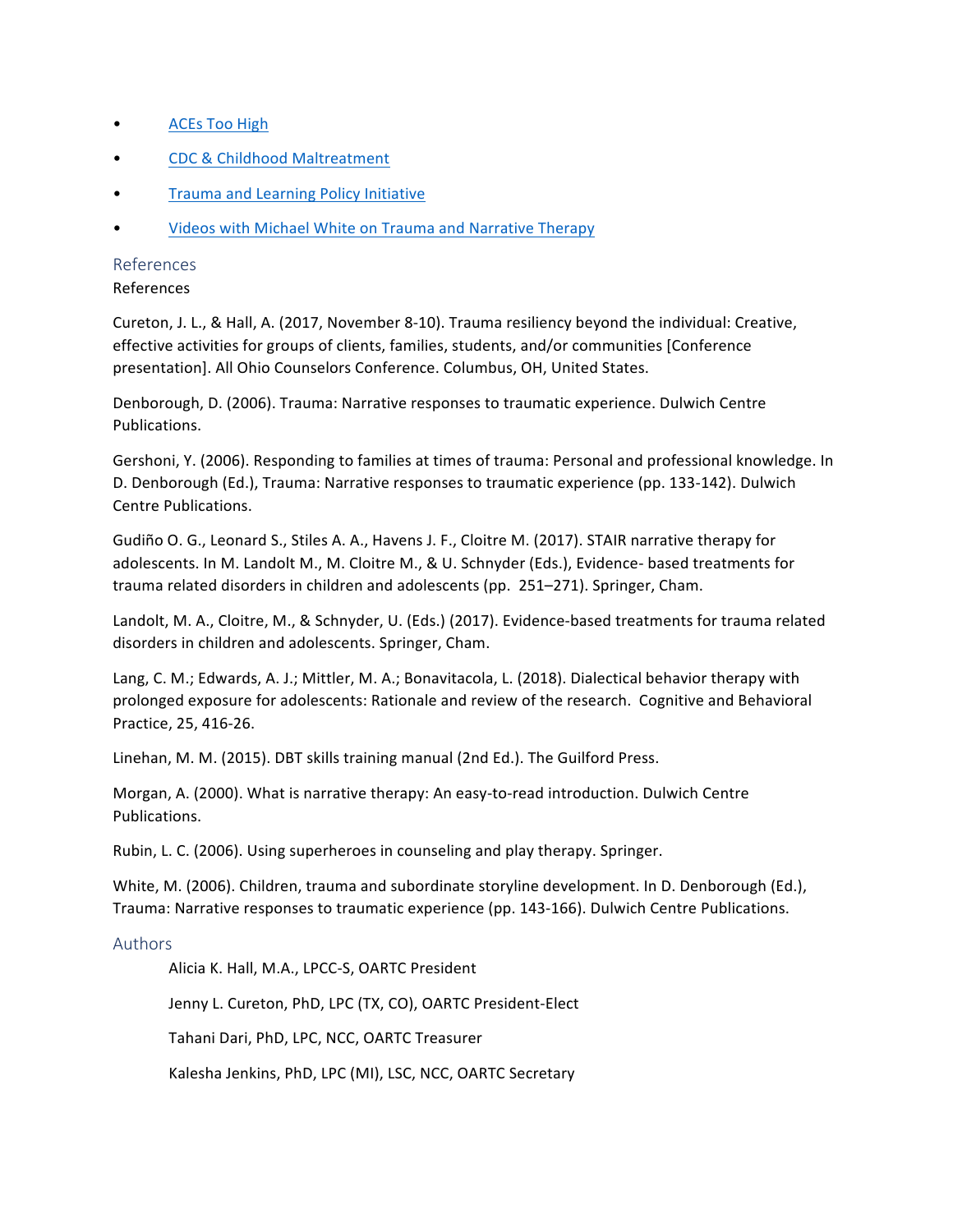## A New Approach to Integrative Treatment

#### Ashley Davis, PhD, LPC-MHSP, NCC, C-DBT

Existing literature has established the connection between the brain and body. Goracci et al. (2016) reported that lifestyle interventions including physical activity, sleep hygiene, and a healthy diet in combination with SSRIs reduced the risk of relapse of depressive symptoms. Molendijk et al. (2018) conducted a meta-analysis that showed that a high-quality diet lowered the risk of depressive symptoms over time. Null and Pennesi (2017) found that 62% of participants reported large improvements in depression when practicing lifestyle interventions of eating an anti-inflammatory plant-based diet, juicing, having a clean living space, avoiding second-hand smoke, exercising, and practicing stressmanagement techniques. Tolkein et al. (2018) reported that individuals who ate a pro-inflammatory diet were at an increased risk of depressive symptoms.

Lopresti (2019) found that only 60% of individuals respond to common treatments for depression. The effectiveness of lifestyle interventions and the moderate efficacy of common treatments for depression show a need for integrative services. Integrative interventions have been implemented and proven effective in the primary care setting (Olivan-Blázquez et al., 2018). However, Olivan-Blázquez et al. described several perceived barriers for primary care providers to implement these interventions including time constraints and inability to implement recommendations. They recommend that behavioral health professionals implement these interventions (Olivan-Blázquez et al., 2018). This demonstrates a need for more intensive and specialized integrative services.

Callaghan et al. (2020) conducted a study that found adverse caregiving in childhood altered the gastrointestinal microbiome, leading to an increase in gastrointestinal distress in these children. Researchers also found an association between the altered gastrointestinal microbiome and brain reactivity within the emotion networks of the brain (Callaghan et al., 2020). Additionally, Callaghan et al. reported that gastrointestinal distress mediated the relationship between early adversity and increased anxiety. This is the first study to show the changes in the gastrointestinal microbiome and the brain associated with early adverse caregiving.

The existing research indicates a connection between gastrointestinal distress, depression, and anxiety for individuals who have experienced adverse childhood experiences. Because of the strong connection between the brain and the body, an integrative treatment model is recommended. The purpose of this paper is to present a new integrative treatment program for children with gastrointestinal distress and mental health symptoms.

#### Proposed Treatment Model

The proposed treatment model is an intensive outpatient group therapy using dialectical behavioral therapy, holistic interventions, and caregiver support. The intensive outpatient program (IOP) is a highly structured group therapy for three-hour sessions, three times per week, for a total of 20 IOP sessions. A pediatric gastrointestinal doctor's office will be the site for this program.

#### Dialectical Behavioral Therapy (DBT)

DBT was developed by Marsha Linehan for the treatment of individuals with parasuicidal behaviors (Linehan, 1987). Linehan found DBT helped individuals who experienced problems with their emotion regulation system. The philosophical base of this therapy is dialectical theory (Heard & Linehan, 1994).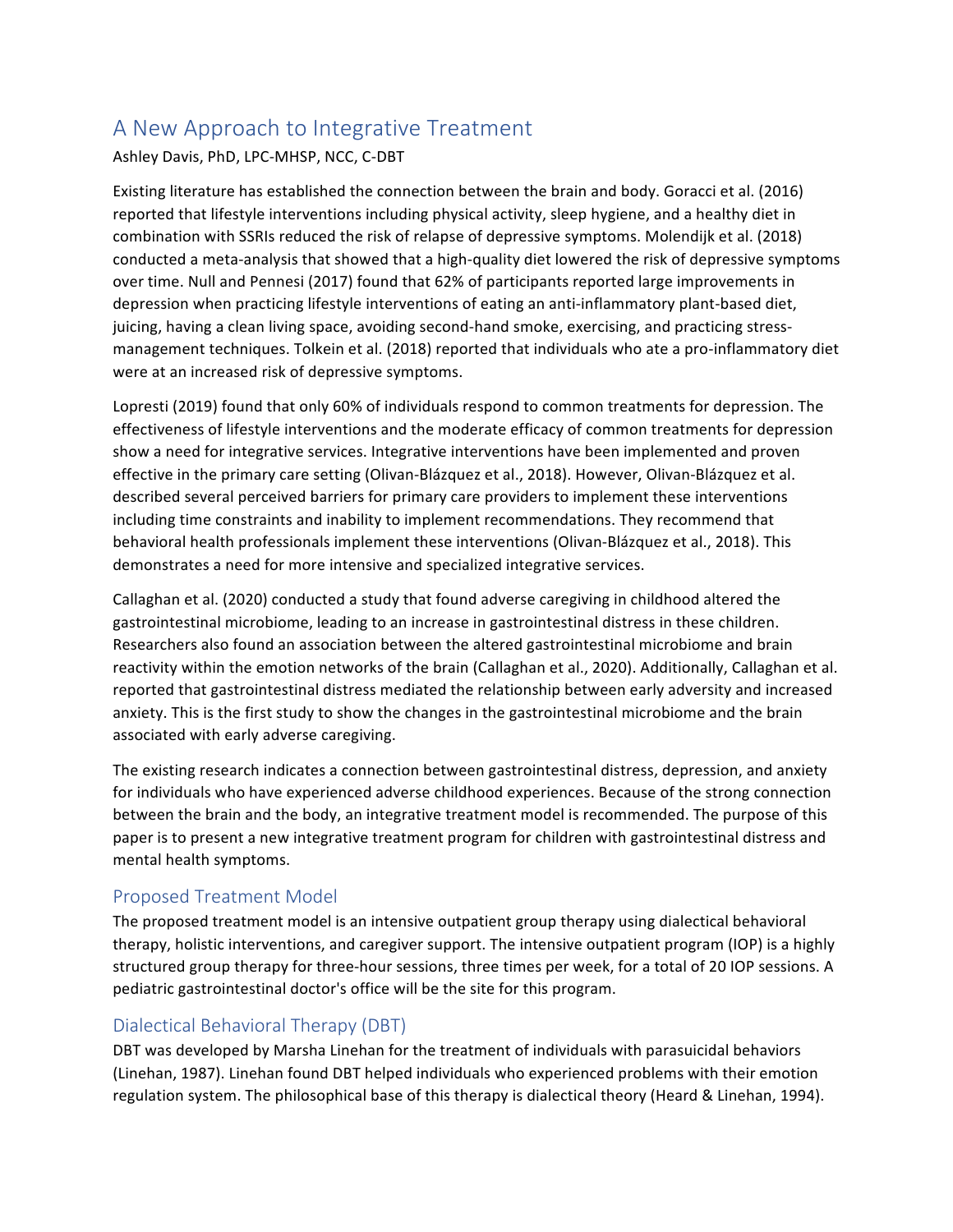The primary dialectic in DBT is acceptance and change (Heard & Linehan, 1994). DBT is grounded in a biosocial theory, which states that individuals are biologically predisposed to emotional dysregulation and invalidating environments can contribute to emotional dysregulation (Heard & Linehan, 1994). Heard and Linehan suggest that these biological and environmental factors reciprocally influence one another, leading to an inability to regulate emotions.

DBT skills training teaches four modules of skills including core mindfulness, distress tolerance, emotional regulation, and interpersonal effectiveness (Koerner, 2012). Core mindfulness skills teach clients how to increase their awareness and be in the present moment (Koerner, 2012). Distress tolerance skills are the skills that help clients tolerate distress. This includes skills to help clients cope with intense emotions and skills to help clients practice acceptance (Koerner, 2012). Emotional regulation skills help clients understand emotions, change ineffective emotional responses, and act effectively on emotions (Koerner, 2012). Finally, interpersonal effectiveness skills teach clients how to communicate to get their needs met, improve relationships with others, and maintain their self-respect (Koerner, 2012).

#### Holistic Interventions

The intensive outpatient program includes a variety of holistic and experiential activities These activities include emotional freedom technique, art therapy, music therapy, meditation, reiki, meal preparation, recreational therapy, and nutrition. Individual providers with specialized training for each activity lead the group in a one-hour segment each week. Caregivers are encouraged to be involved in the treatment program by attending the group for one hour three times throughout the program.

#### Assessment

Assessment and evaluation of the effectiveness of this program will be conducted and analyzed using SPSS. Data will be collected for symptoms of depression, anxiety, and gastrointestinal distress at the beginning and end of treatment. Demographic information will also be collected.

#### **Conclusion**

The presentation of symptoms for a person who has experienced trauma can vary. Recently, researchers found evidence that there is an association between changes in the brain and microbiome for individuals who have adverse childhood experiences (Callaghan et al., 2020). Integrative treatments are effective in reducing symptoms of depression and anxiety in the primary care setting. However, there are barriers to implementing these. The proposed treatment model will address these barriers by providing onsite wraparound services for children and their caregivers experiencing mental health and gastrointestinal symptoms.

#### References

Callaghan, B. L., Fields, A., Gee, D. G., Gabard-Durnam, L., Caldera, C., Humphreys, K. L., Goff, B., Flannery, J., Telzer, E. H., Shapiro, M., & Tottenham, N. (2020). Mind and gut: Associations between mood and gastrointestinal distress in children exposed to adversity. Development and Psychopathology, 32, 309-328. https://doi.org/10.1017/S0954579419000087

Goracci, A., Rucci, P., Forgione, R. N., Campinoti, G., Valdagno, M., Casolaro, I., Carretta, E., Fagiolini, A. (2016). Development, acceptability and efficacy of a standardized healthy lifestyle intervention in recurrent depression. Journal of Affective Disorders, 196, 20-31. https://doi.org/10.1016/jjad.2016.02.034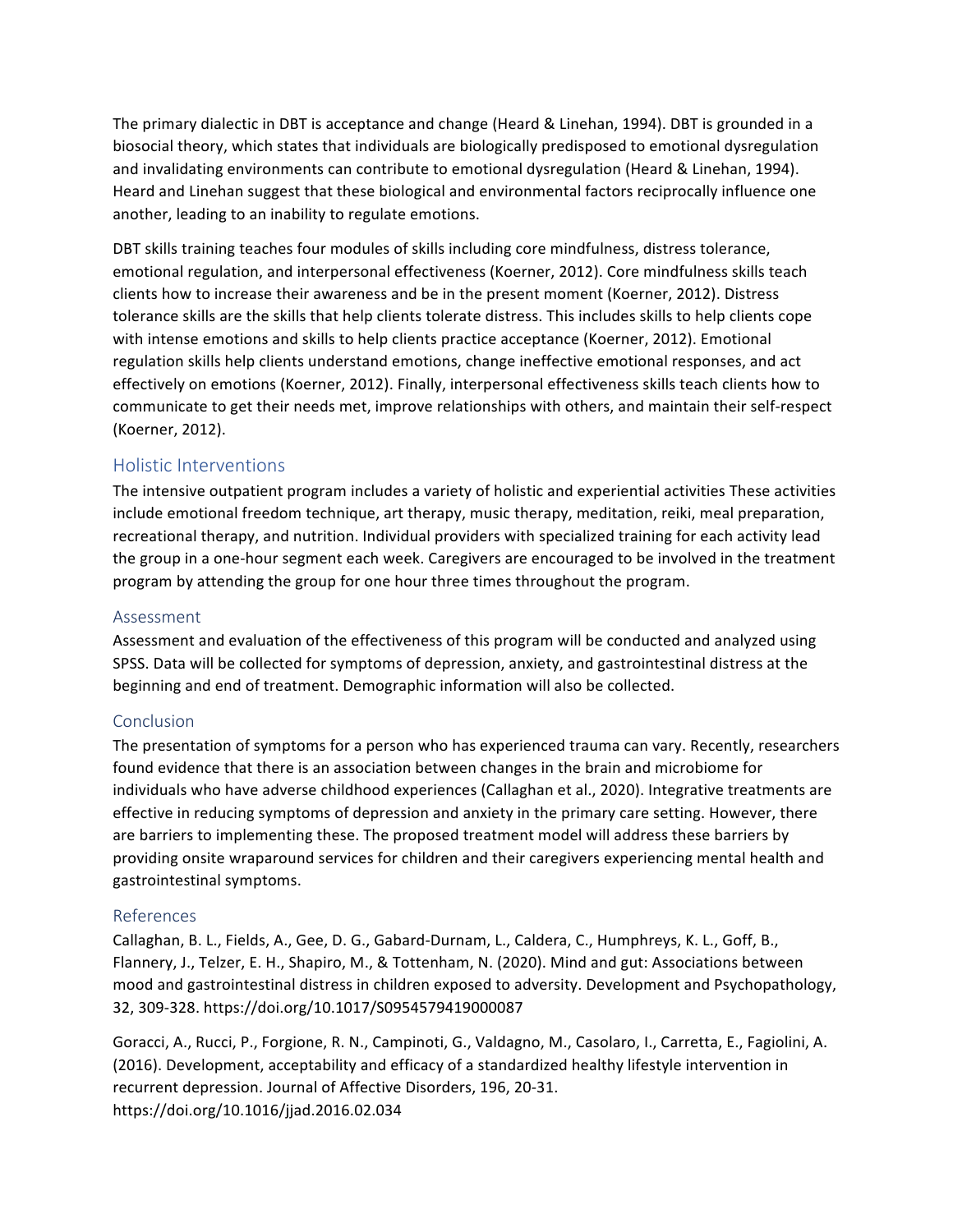Heard, H. & Linehan, M. (1994). Dialectical behavior therapy: An integrative approach to the treatment of borderline personality disorder. Journal of Psychotherapy Integration, 4(1), 5582. https://doi.org/10.1037/h0101147

Koerner, K. (2012). Doing dialectical behavioral therapy: A practical guide. The Guilford Press.

Lopresti, A. L. (2019). It is time to investigate integrative approaches to enhance treatment outcomes for depression? Medical Hypotheses, 126, 82-94.

https://doi.org/10.1016/j.mehy.2019.03.008

Molendijk, M., Molero, P., Sánchez-Pedreño, F. O., Does, W. V., & Martínez-González, M. A. (2018). Diet quality and depression risk: A systematic review and dose-response meta-analysis of prospective studies. Journal of Affective Disorders, 226, 346-354. https://doi.org/10.1016/jjad.2017.09.022

Null, G., & Pennesi, L. (2017). Diet and lifestyle intervention on chronic moderate to severe depression and anxiety and other chronic conditions. Complementary Therapies in Clinical Practice, 29, 189-193. https://doi.org/10.1016/j.ctcp.2017.09.007

Olivan-Blázquez, B., Montero-Marin, J., García-Toro, M., Vicens-Pons, E., Serrano-Ripoll, M. J., Castro-Gracia, A., Sarasa-Bosque, M. C., Mendive-Arbeloa, J. M., Lopez-del-Hoyo, Y. Garcia-Campayo, J. (2018). Facilitators and barriers to modifying dietary and hygiene behaviours as adjuvant treatment in patients with depression in primary care: A qualitative study. BMC Psychiatry,  $18(1)$ . https://doi.org/10.1186/s12888-018-1779-7

Tolkien, K., Bradburn, S., & Murgatroyd, C. (2018). An anti-inflammatory diet as a potential intervention for depressive disorders: A systematic review and meta-analysis. Clinical Nutrition. https://doi.org/10.1016Zj.clnu.2018.11.007

#### Author

Ashley Davis, PhD, LPC-MHSP, NCC, C-DBT

Clinical Director, The Middle Path

# Building Resilience Through Trauma-Informed Animal-Assisted

## Intervention

Malti Tuttle, PhD, LPC (GA), CPCS (GA), NCC, NCSC, Morgan Yordy, DNP, ACSN-BC, RN-BC, FCNS, Sara Moe, MS, NCC

Children and adolescents who have experienced a traumatic event may benefit from animal-assisted interventions (AAI) which are the overall umbrella encompassing animal-assisted activities (AAA), animal-assisted therapy (AAT), and animal-assisted education (AAE) (Fine et al., 2015). The authors of this article recognize the incorporation of AAI as a complementary approach in working with children and adolescents who have experienced or been exposed to traumatic events. The purpose of this article is to illuminate the impact and benefits of AAI in trauma work with this population, review of current research, building resilience, and providing implications for future practice.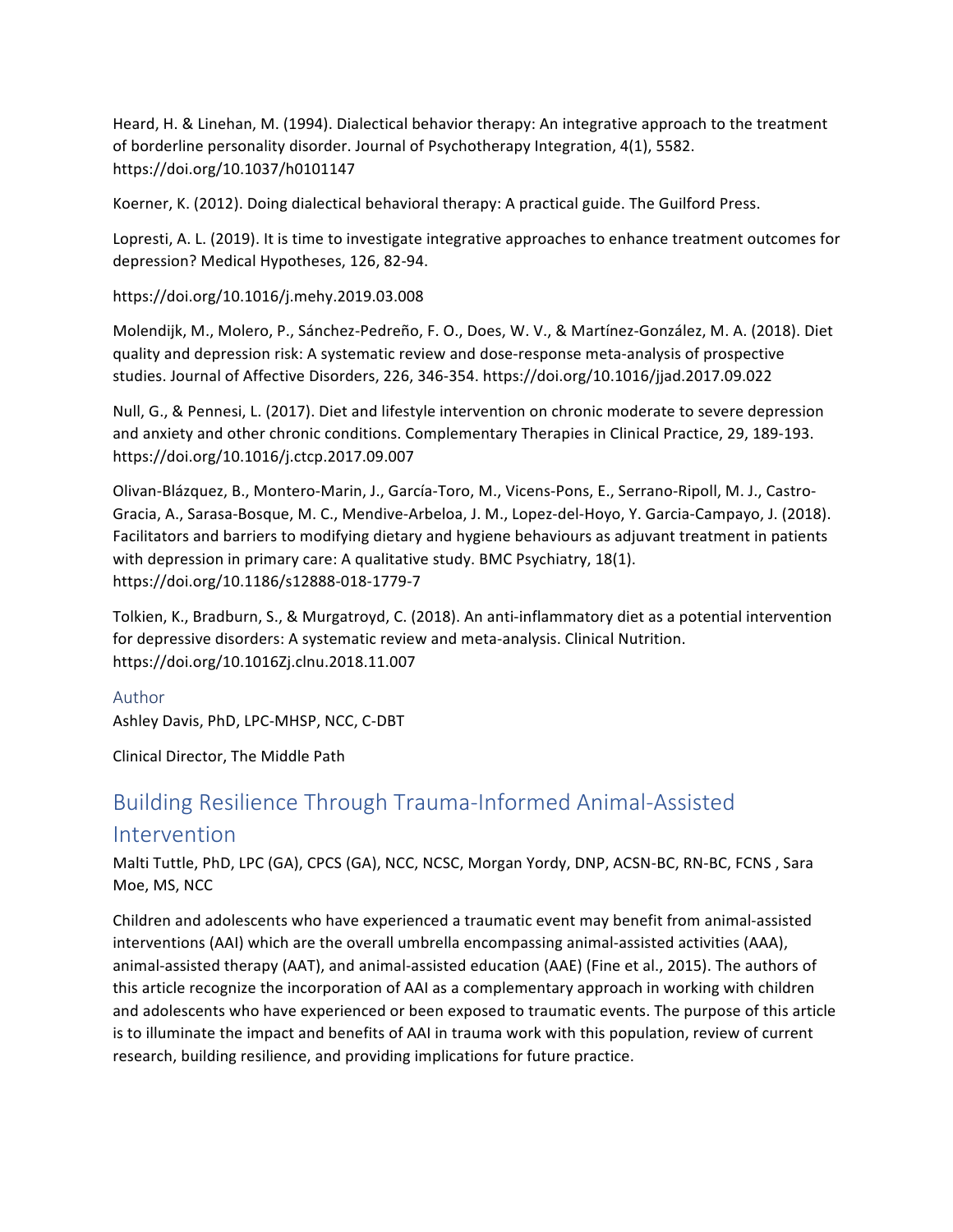#### What is AAT and AAA

Animal-assisted therapy (AAT) is recognized and defined as incorporating animals within a therapeutic process (Chandler et al., 2010). AAT has been identified as one type of complementary approach in working with children and adolescents who are experiencing or are at risk of mental health problems (Hoagwood et al., 2017). Mental health practitioners (e.g., clinical mental health counselor and school counselors) have incorporated animals such as canines into their therapeutic practices, especially with children and adolescents. This is not a new practice. Applying animals to therapy sessions dates to the mid to late 20th century. Boris M. Levinson, MD used animals as a form of treatment for children experiencing an emotional disturbance.Levinson's dog provided comfort to children during therapy sessions (Bachi & Parish-Plass, 2017; Firmin et al., 2016; Hartwig, 2017). Additionally, health practitioners such as nurses have applied AAT throughout their practice.

Animal-assisted activities (AAA) differ from AAT in that AAA provides opportunities with animals that tend to motivate, provide education, recreation and or therapeutic benefits without specific goals (Maujean et al., 2015; O'Haire et al., 2013). For school age children, classroom settings are an example of where animal activities are prominent. Spontaneous visits with animals have shown to have a positive effect on children, especially for children who are experiencing communication or social interaction difficulties (Michellotto et al., 2019; O'Haire et al., 2013).

### How Animals and canines have been included in working with children and adolescents who have experienced Trauma

A literature review was conducted focusing on animal assisted therapy (AAT) and animal assisted activities (AAA) integration in programs for the treatment of psychiatric disorders in children. Evidence supports the application of animals as a form therapy for adolescents experiencing trauma (Shotwell & Wagner, 2019). Therapy dogs applied to a group session were found to decrease trauma symptoms (Dietz et al., 2012). One hundred fifty-three children between the ages of 7-17 who were victims of sexual trauma participated in group therapy sessions. The sessions were divided into three groups: no dogs, dogs no stories, and dogs with stories. The stories were written by the clinical director to add structure to the therapy visits. The study demonstrates the importance of therapy dogs added to trauma services and the importance of therapeutic stories enhancing the results of the visit (Dietz et al., 2012). A metanalysis by Germain and colleagues (2018) further supports the role animals play in trauma support. The application of animals into therapeutic treatments reduces trauma symptoms and PTSD symptoms. In addition, by having the animal present, patients are more likely to adhere to the trauma support program (Germain et al., 2018).

Animals have been used during forensic interviews for children experiencing sexual abuse. Children (n=42) with ages ranging from 5-14 participated in a forensic interview. Biometric markers including salivary cortisol, immunoglobin A, blood pressure, and heart rate were measured, and the results suggested that children with a canine intervention during the interview process experienced less physiological stress indicators than the control group (Krause-Parello & Gulick, 2015). Adding animals to the initial visit between student and counselor could prove to be beneficial as literature supports the calming effects an animal can provide.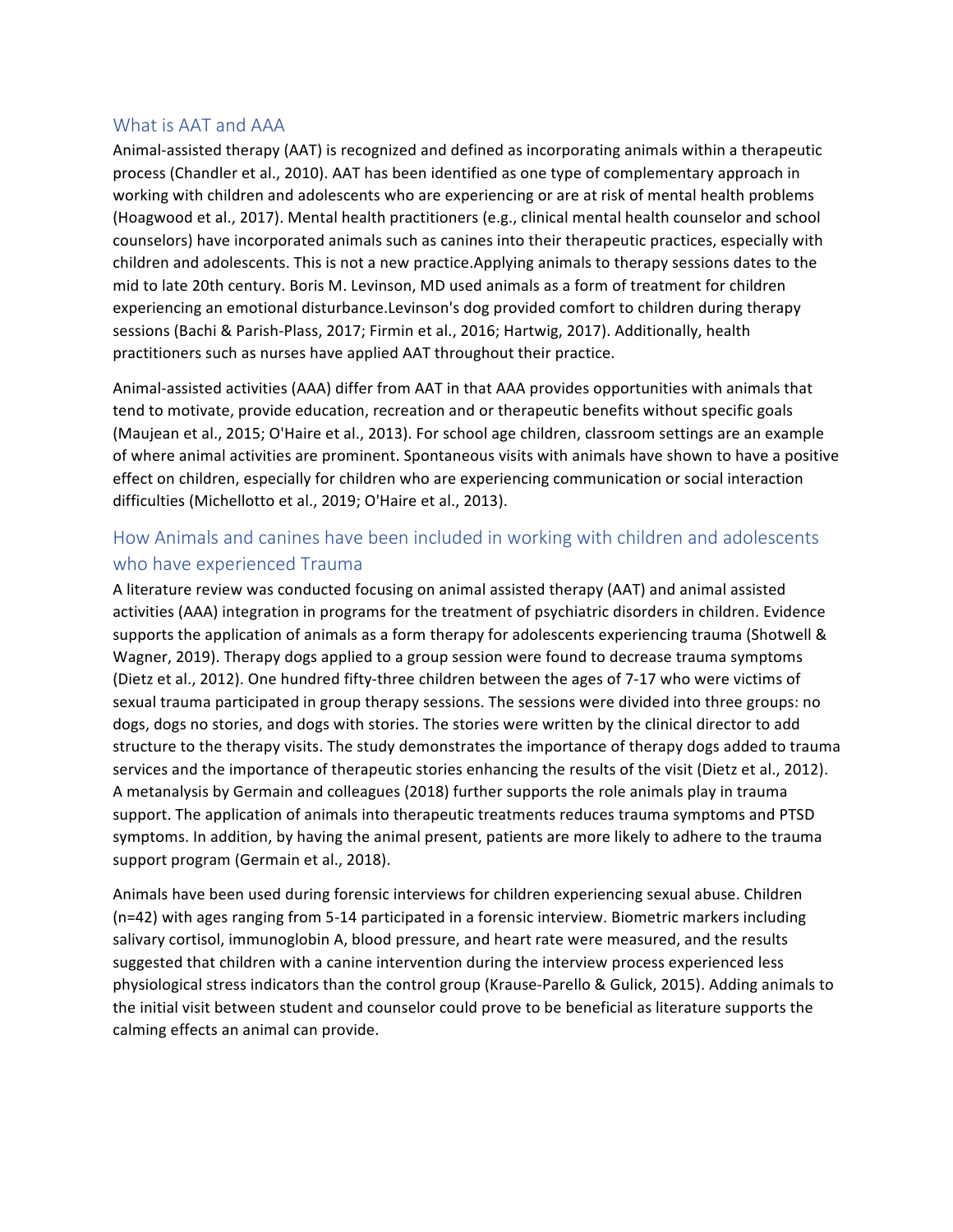#### Supporting Resilience

Children who experience traumatic events are at increased risk for adverse outcomes across multiple areas of development (National Child Traumatic Stress Network [NCTSN], 2003). One proposed protective factor for buffering these negative outcomes is the development of resilience. Resilience refers to positive adaptation within the context of significant adversity or trauma (Luthar et al., 2000). Several factors promoting resilience in children and adolescents have been identified, such as supportive relationships, self-efficacy and positive self-worth, restoring or maintaining a sense of safety, and the development of coping skills (NCTSN, 2003). An abundance of literature has confirmed the physiological, psychological, and social benefits of human interactions with animals, especially canines (Walsh, 2009). AAI, through its ability to promote safety, social skills (Vitte et al., 2021), and connectedness (Fedor, 2018), may additionally provide a pathway to facilitating resilience in children and adolescents.

Incorporating canines provides children opportunities to model and internalize adaptive relationship strategies that can then be applied to future interactions. AAI has also been observed to increase children's understanding of emotions (Santiello et al., 2016), supporting their ability to self-regulate.

AAI may additionally provide a pathway to facilitating resilience by helping children develop skills supportive of adaptive coping, such as the ability to form successful relationships (Vitte et al., 2021) and understand and regulate their emotions (Santiello et al., 2016). Furthermore, the beneficial effects of human-canine interaction (oxytocin production, lowered anxiety levels; Odendaal & Meintjes, 2003) may enhance children's acceptance of and commitment to therapeutic work.

#### **Conclusion**

The application of canines in therapeutic settings, such as counseling and medical facilities, provide a complementary approach in working with children and adolescents who have experienced or been exposed to trauma. Research has highlighted the benefits and positive impact of incorporating canines which were demonstrated through measurable reduction of trauma symptoms (Dietz et al., 2021) and physiological stress indicators (Krause-Parello & Gulick, 2015). Children and adolescents may benefit from AAI with canines to build resilience by working to develop social skills, sense of safety, coping skills, and a sense of belonging. Mental health professionals who are considering the incorporation of canines through AAI should seek training in order to receive appropriate credentialing and gain understanding of ethical mandates to practice ethically and prevent harm to clients and canines.

#### References

Bachi, K. & Parish-PLass, N. (2017). Animal-assisted psychotherapy: A unique relational therapy for children and adolescents. Clinical Child and Psychology and Psychiatry, 22(1), 3-8. DOI: 10.1177/1359104516672549

Chandler, C.K., Portrie-Bethe, T.L., Barrio Minton, C., Fernando, D.M., & O'Callaghan, D.M. (2010). Matching animal-assisted therapy techniques and intentions with counseling guiding theories. Journal of Mental Health Counseling, 32(4). 354-374. https://doi.org/10.17744/mehc32Au72lt21740103538

Dietz, T.J., David, D., & Pennings, J. (2012). Evaluating animal-assisted therapy in group treatment for child sexual abuse. Journal of Child Sexual Abuse, 21,665-683. https://doi.org/10.1080/10538712.2012.726700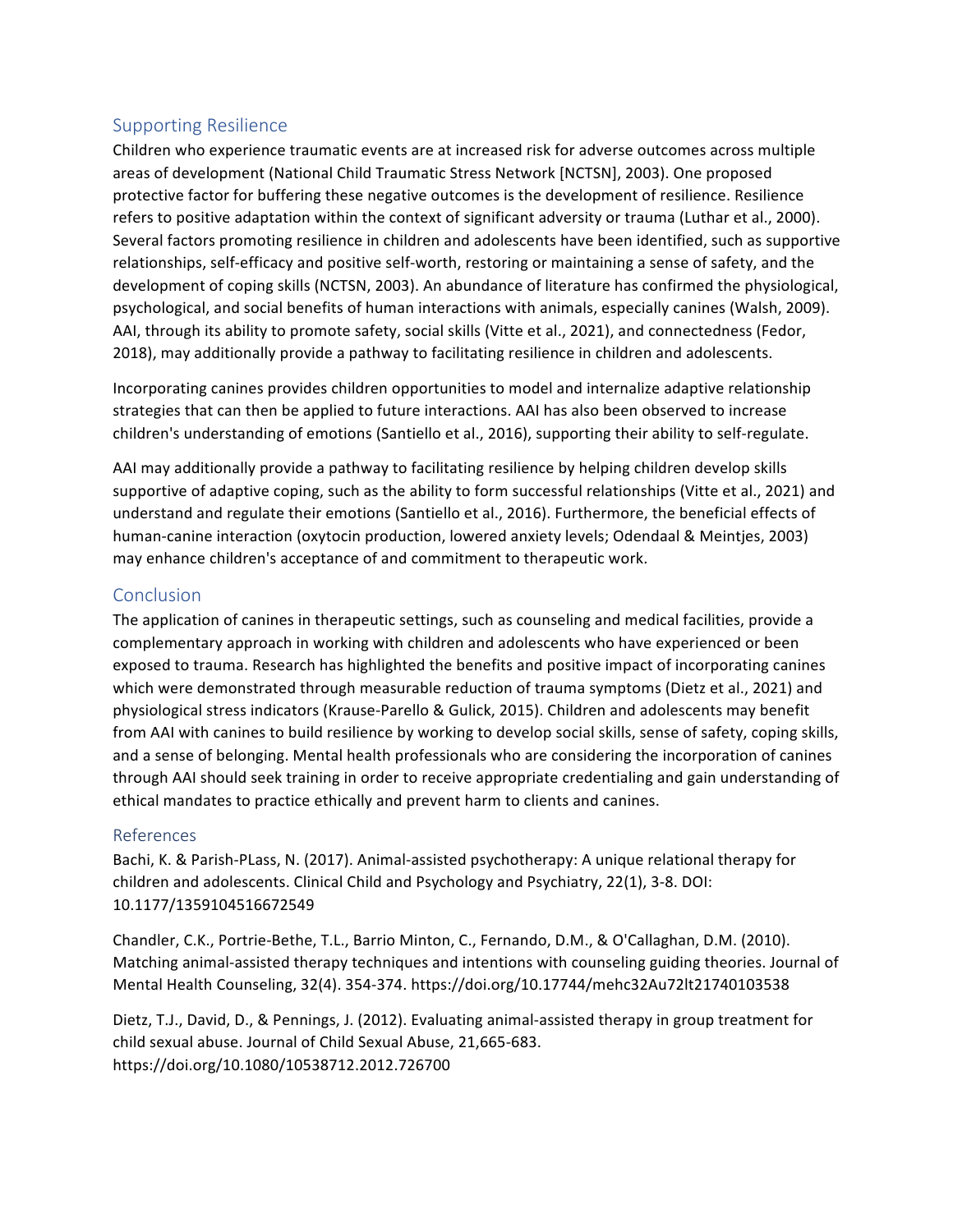Dravsnik, J., Signal, T., & Canoy, D. (2018). Canine co-therapy: The potential of dogs to improve the acceptability of trauma-focused therapies for children. Australian Journal of Psychology, 70(3), 208-216. https://doi.org/10.1111/ajpy.12199

Fedor, Jill. (2018). Animal-Assisted Therapy supports student connectedness. NASN School Nurse, 33(6). 355-358. https://doi.org/10.1177/1942602X18776424

Fine, A.H., Tedeschi, P., & Elvove, E. (2015). Forward thinking: The evolving field of human-animal interactions. In A. H. Fine. A handbook on animal-assisted therapy: Foundations and guidelines for animal-assisted interventions. (4th ed.). Academic Press.

Firmin, M.W., Brink, J.E., Firmin, R.L., Grigsby, M.E., & Trudel, J.F. (2016). Qualitative Perspectives of an Animal-assisted therapy program. Alternative and Complementary Therapies, 22(5), 204213. Doi: https://doi.org/10.1089/act.2016.29073.mwf

Germain, S.M., Wilkie, K.D., Milbourne, V.M.K., & Theule, J. (2018). Animal-assisted psychotherapy and trauma: A meta-analysis. Anthrozoös, 31(2), 141-164, DOI: 10.1080/08927936.2018.1434044

Hartwig, E.K. (2017). Building solutions in youth: Evaluation of the human-animal resilience therapy intervention. Journal of Creativity in Mental Health, 12(4), 468-481. Doi:https://doi.org/10.1080/15401383.2017.1283281

Hoagwood, K.E., Acri, M., Morrissey, M., & Peth-Pierce, R. (2017). Animal-assisted therapies for youth with or at risk for mental health problems: A systematic review. Applied Developmental Science, 21(1), 1-13. http://dx.doi.org/10.1080/10888691.2015.1134267

Krause-Parello, C.A. & Gulick, E.E. (2015). Forensic interviews for child sexual abuse allegations: An investigation into the effects of Animal-Assisted Intervention on stress biomarkers. Journal of Child Sexual Abuse, 24, 873-886. https://doi.org/10.1080/10538712.2015.1088916

Luthar, S.S., Cicchetti, D., & Becker, B. (2000). The construct of resilience: A critical evaluation and guidelines for future work. Child Development, 71,543-562. http://doi.org/10.1111/1467

Maujean, A., Pepping, C.S., & Kendall, E. (2015). A systematic review of randomized controlled trials of animal-assisted therapy on psychosocial outcomes. Anthrozoös, 28(1), 23-36, DOI: 10.2752/089279315X14129350721812

Michelotto, A.L.L., Anater, A., Guebert, M.C.C., Broges, T.D., Michelott, P.D., & Pimpa~ o, C.T. (2019). Animal-assisted activity for children with autism spectrum disorder: Parents' and Therapists' perception. The Journal of Alternative and Complementary Medicine, 25(9), 928929. DOI: 10.1089/acm.2019.0196

National Child Traumatic Stress Network. (2003). Complex trauma in children and adolescents: White paper form the National Child Traumatic Stress Network Complex Trauma Task Force. https://www.nctsn.org/sites/default/files/resources//complex\_trauma\_in\_children\_and adolescents.pdf

Odendaal, J.S., & Mientjes, R.A. (2003). Neurophysiological correlates of affiliative behavior between humans and dogs. The Veterinary Journal, 165(3), 296-301. https://doi.org/10.1016/S1090-0233(02)00237-X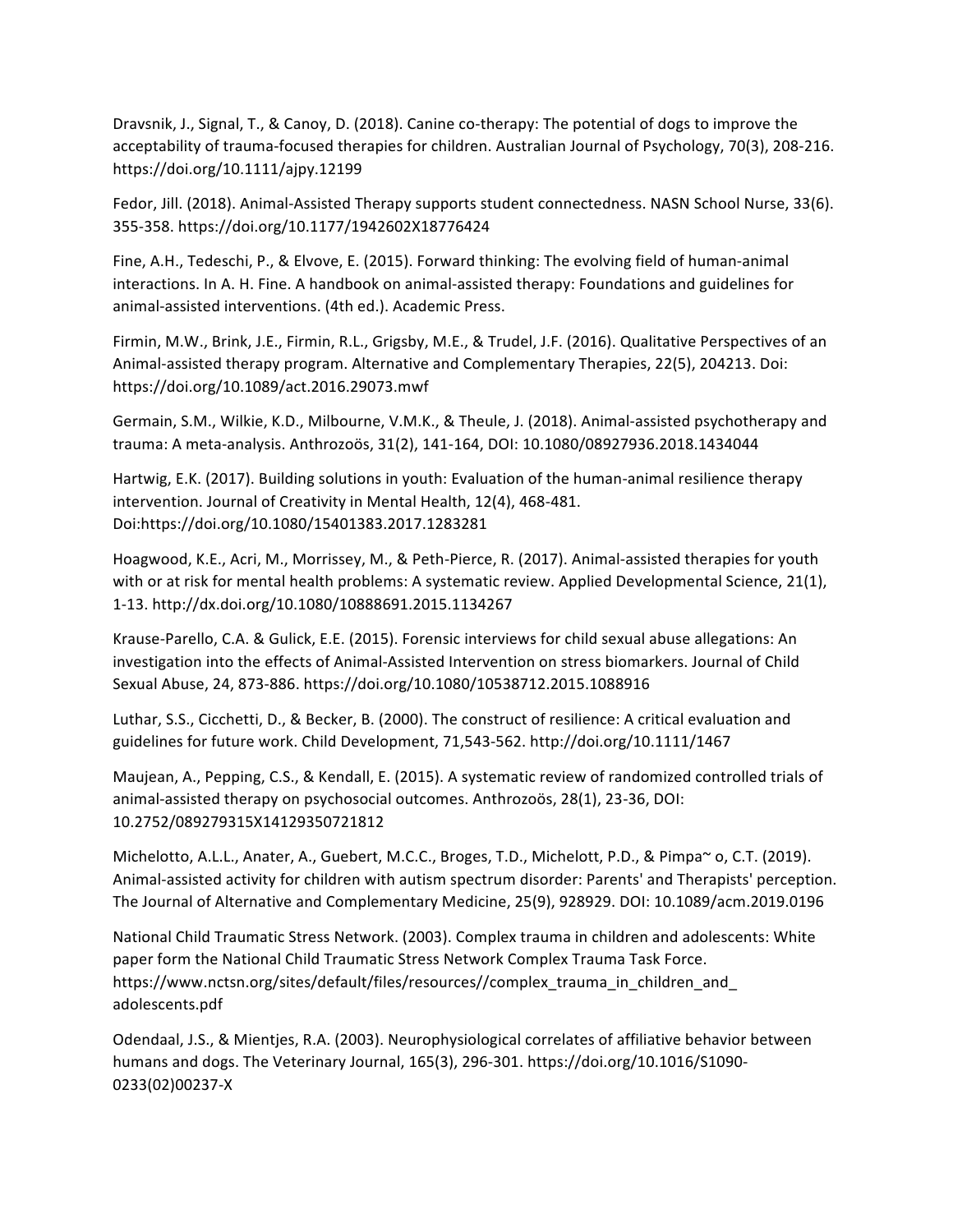O'Haire, M.E., McKEnzie, S.J., McCune, S., & Slaughter, V. (2013). Effects of classroom animal assisted activities on social functioning in children with autism spectrum disorder. The Journal of Alternative and Complementary Medicine, 0(0), 1-7. DOI: 10.1089/acm.2013.0165

Santiello, A., Dicé, F., Gerardi, F., Menna, L.F., & Valerio, P. (2016). Meeting the emotion! Application of the Federico II Model for pet therapy to an experience of Animal Assisted Education (AAE) in a primary school. Practiques Psychologiques, 23, 455-463. https://doi.org/10.1016/j.prps.2017.03.001

Substance Abuse and Mental Health Services Administration. (2019). Trauma and violence. https://www.samhsa.gov/trauma-violence

Shotwell, J.S. & Wagner, K.D. (2019). Animal-assisted interventions for treatment of childhood psychiatric disorders. Psychiatric Annals, 49(4), 173-181. https://doi.org/10.3928/00485713-20190306-01

Vitte, P., Bragg, K., Graham, D., Davison, J. Bratten, T., & Angus-Leppan, A. (2021). The role of canines in the treatment of posttraumatic stress disorder: A systematic review. Psychological Trauma: Theory, Research, Practice, and Policy. Advance online publication. https://doi.org/10.1037/tra0001074

Walsh F. (2009). Human-animal bonds I: The relational significance of companion animals. Family Process, 48(4), 462-480. https://doi.org/10.1111/j.1545-5300.2009.01296.x

#### Authors

Malti Tuttle, PhD, LPC (GA), CPCS (GA), NCC, NCSC Morgan Yordy, DNP, ACSN-BC, RN-BC, FCNS Sara Moe, MS, NCC

## Recognizing and Building Resilience in Survivors of Maltreatment During the COVID-19 Pandemic

Kristen Cooper, LCSW and Kristin Rabb, LMHC

From Kristen, an outpatient child therapist

As a child and adolescent outpatient therapist, my week is primarily spent in the presence of energetic youngsters - staging animals in a sand tray, painting atop an easel, moving throughout the rooms of a dollhouse - all in service of evidenced-based treatment to address experiences of maltreatment. At least it was, until eighteen months ago, when in a matter of days, our ability to connect was upheaved. Admittedly, the capability to swiftly transition to virtual connection was remarkable, but the question remained as to how effective this modality would be for youth, especially those who have survived and continue to endure maltreatment.

Initial research findings regarding maltreatment have highlighted decreased reports to Child Protective Services (Rapoport et al., 2020), child abuse hotlines (Baron et al., 2020), and criminal charges pertaining to child maltreatment (Whelan et al., 2020) during the COVID-19 pandemic. However, this does not necessarily indicate decreased instances of maltreatment. Rather, it likely reflects reduced exposure to traditional reporting structures, as evidenced through increased pediatric emergency room visits with injuries indicative of maltreatment, and in an overarching trend of decreased visits (Sharma et al., 2020). In other words, children are spending more time in suboptimal circumstances, disconnected from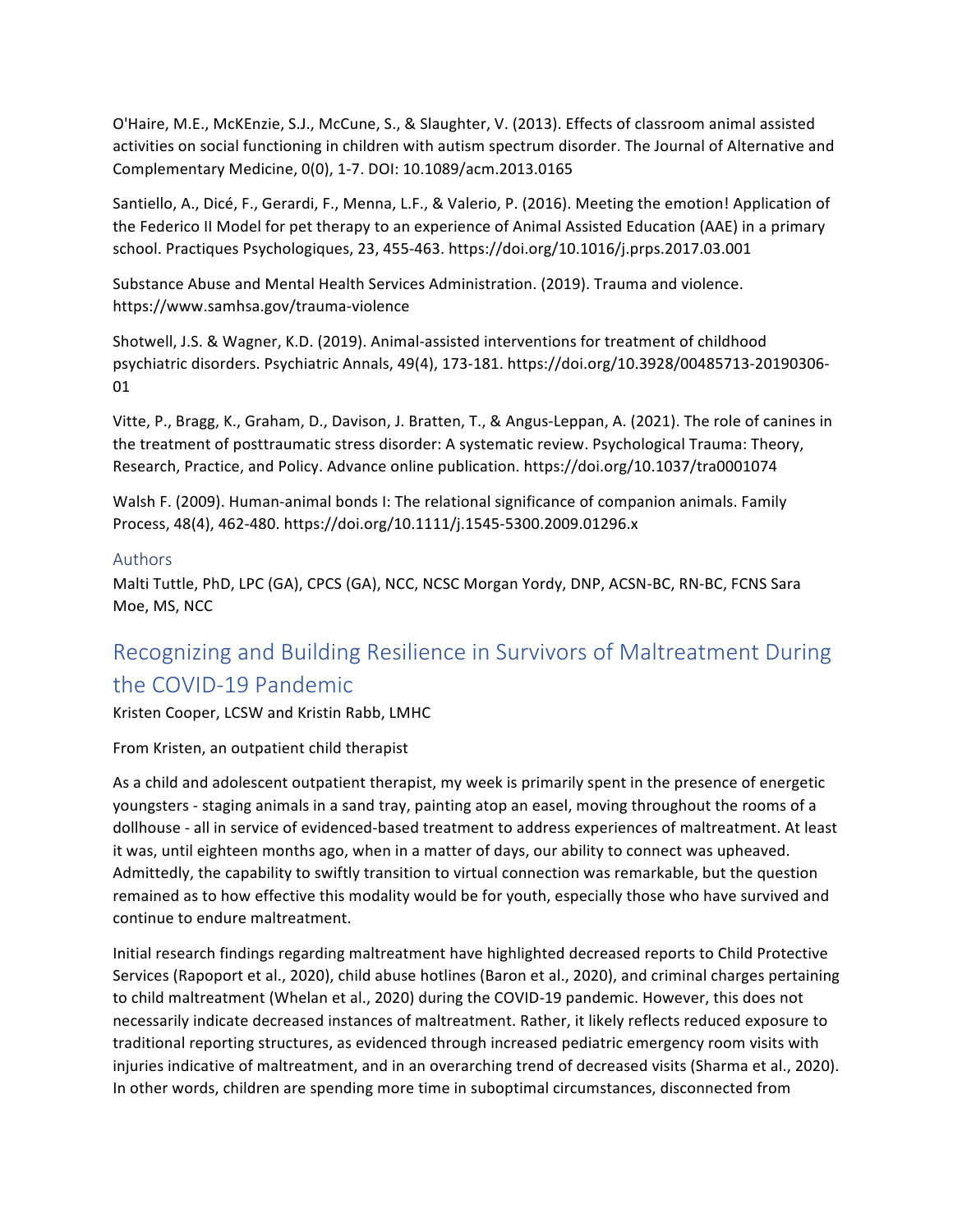traditional sources of support, such as school and mental health settings, during a period of heightened stress, likely resulting in ongoing, underreported maltreatment. This begs the question: in working with survivors of child trauma, how do we support connection and healing in a time that feels so disconnected and overwhelming?

While I will not minimize the undoubted challenges accentuated by the COVID-19 pandemic, in addition to the long-standing racial inequities that have been recently exacerbated by these conditions, I also want to acknowledge the unique opportunities afforded. For the first time, I was invited into the homes of the families I have the privilege of working with. We found our space to converse in the blanketed walls of a living room fort, or atop a backyard pirate ship. We had a dance party with the family dog to celebrate birthdays. We played in the sand box, painted on kitchen tables, and explored dollhouses, through our virtual connection. We resumed our efforts towards the difficult work of trauma therapy, in innovative and powerful ways that highlight the innate resilience of these children and their families.

While the COVID-19 pandemic certainly brought unprecedented adversity to children and families, it also offered opportunities for creativity, connection, and resilience.

I existed in our pre-COVID-19 world as a child and family trauma therapist working within the community - based on client need. I met with children or families at our center, their schools, daycares, or even homes, in order to provide the most flexible treatment possible. Like Kristen, my world flipped upside down when the pandemic hit. We were scrambling to be able to help clients access needed therapeutic services when clients often did not have minutes on their cell phone, or WiFi to connect to Zoom. Children were home from school, necessitating parents, relatives, and foster parents to navigate and support children's online learning, in addition to their many other responsibilities. Our agency serves many families of color, and we held awareness that in addition to the challenges of COVID-19, many families from minoritized groups were experiencing compounded stress due to racism, discrimination, and systemic and historical oppression (Lund, 2020).

Immediately, many were concerned that children were less likely to come into contact with mandated reporters at schools or doctors' offices, and thus maltreatment would be on the rise. Indeed, Lee et al. (2021) found that parental reports of social isolation and loss of employment during COVID-19 were associated with parents' physical and emotional neglect as well as verbal aggression toward their children. There was clearly a significant need to support parents and children during these difficult times, and yet us, clinicians all found ourselves confined to our homes and technology as we tried to support from afar. As someone who was used to physically entering a system to provide support, this was extremely difficult to navigate.

However, as children often do, they were able to show me a way to be resilient in the face of upheaval. Several of my school-based clients were in the middle of individual trauma processing when the COVID-19 shutdown occurred. Some children were very reticent during our meetings at school about discussing their experiences. However, in the safety and comfort of their own homes, these children were able to engage more in counseling, aided by a cat sitting in their lap or their favorite stuffed animal next to the computer. Something about the comfort of their own safe space helped them feel secure enough to share things they had been holding back for months. As a therapist who does home-based work, the safety within a clients' home environment was something that I knew intrinsically, and yet I had a whole new appreciation for it in our unfamiliar COVID-19 world. Some clients who struggled to maintain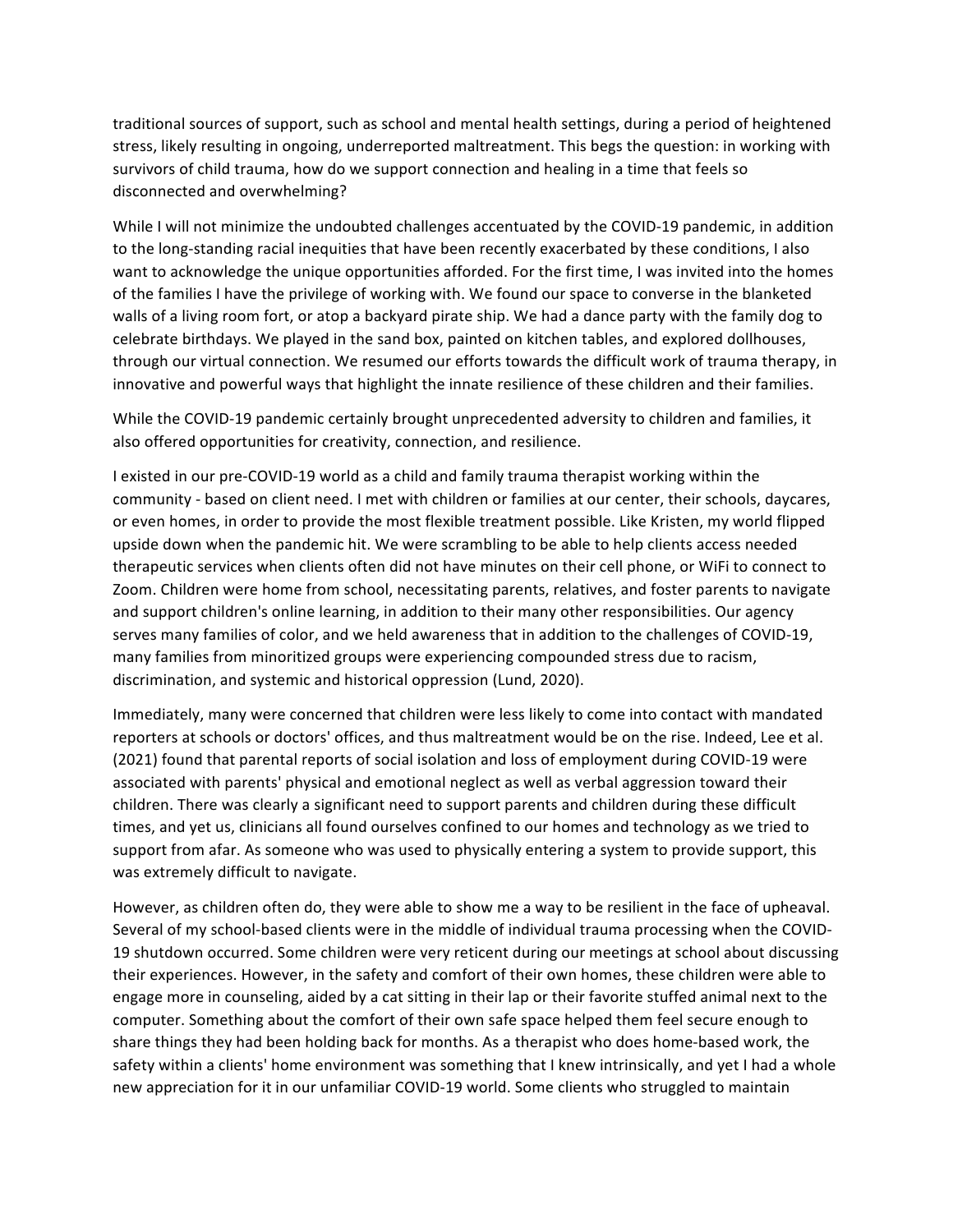consistent attendance in person were actually more likely to sign on to Zoom or answer their phone for a session because it was a bit easier to fit into their day, and treatment progressed.

We learned new ways to engage with our clients through virtual therapy rooms and books and videos from our home collection. Clinicians at our agency mobilized to help clients access crucial resources such as internet, hot meals, clothing, and more. These children and families bravely joined me in continued healing despite the world shutting down around us. We connected with clients around the most difficult of topics - their trauma and maltreatment history - and the work continued.

#### Common Lessons

As mental health clinicians operating in two divergent capacities, including outpatient and communitybased settings, but aiming to support similar populations, we have learned collective lessons regarding trauma and resilience in the face of the COVID-19 pandemic. First, we have learned that powerful therapeutic connection can occur in a multitude of places; the four walls of an office are not necessarily needed. In fact, by eschewing the four walls, our capacity to reach more families has increased; an important lesson counselors should hold in awareness as we endeavor to create more equitable services. Second, we are continually amazed by the ability of

#### References

Baron, E., Goldstein, E., & Wallace, C. (2020). Suffering in silence: How COVID-19 school closures inhibit the reporting of child maltreatment. Journal of Public Economics, 190, 113. https://doi.org/10.1016/j.pubeco.2020.104258

Lee, S. J., Ward, K. P., Lee, J. Y., & Rodriguez, C. M. (2021). Parental social isolation and child maltreatment risk during the COVID-19 pandemic. Journal of Family Violence, 1-12. doi: 10.1007/s10896-020-00244-3

Lund, E. M. (2020). Even more to handle: Additional sources of stress and trauma for clients from marginalized racial and ethnic groups in the United States during the COVID-19 pandemic. Counselling Psychology Quarterly, DOI: 10.1080/09515070.2020.1766420

Rapoport, E., Reisert, H., Schoeman, E., & Adesman, A. (2020). Reporting of child maltreatment during the SARS-CoV2-pandemic in New York City from March to May 2020, Child Abuse and Neglect, 1-7. https://doi.org.10.1016/j.chiabu.2020.104719

Sharma, S., Wong, D., Schomberg, J., Knudsen-Robbins, C., Gibbs, D., Berkowitz, C., & Heyming, T. (2020). COVID-19: Differences in sentinel injury and child abuse reporting during a pandemic. Child Abuse & Neglect, 1-9. https://doi.org/10.1016/j.chiabu.2021.104990

Whelan, J., Hartwell, M., Chesher, T., Coffey, S., Hendrix, A., Passmore, S., Baxter, M., den Harder, M., & Greiner, B. (2020). Deviations in criminal findings of child abuse and neglect during COVID-19 from forecasted models: An analysis of the state of Oklahoma, USA. Child Abuse & Neglect, https://doi.org/10.1016/j.chiabu.2020.104863

#### Authors

Kristen G. Cooper, LCSW UR Medicine: Pediatric Behavioral Health and Wellness

Kristin E. Rabb, LMHC Mt. Hope Family Center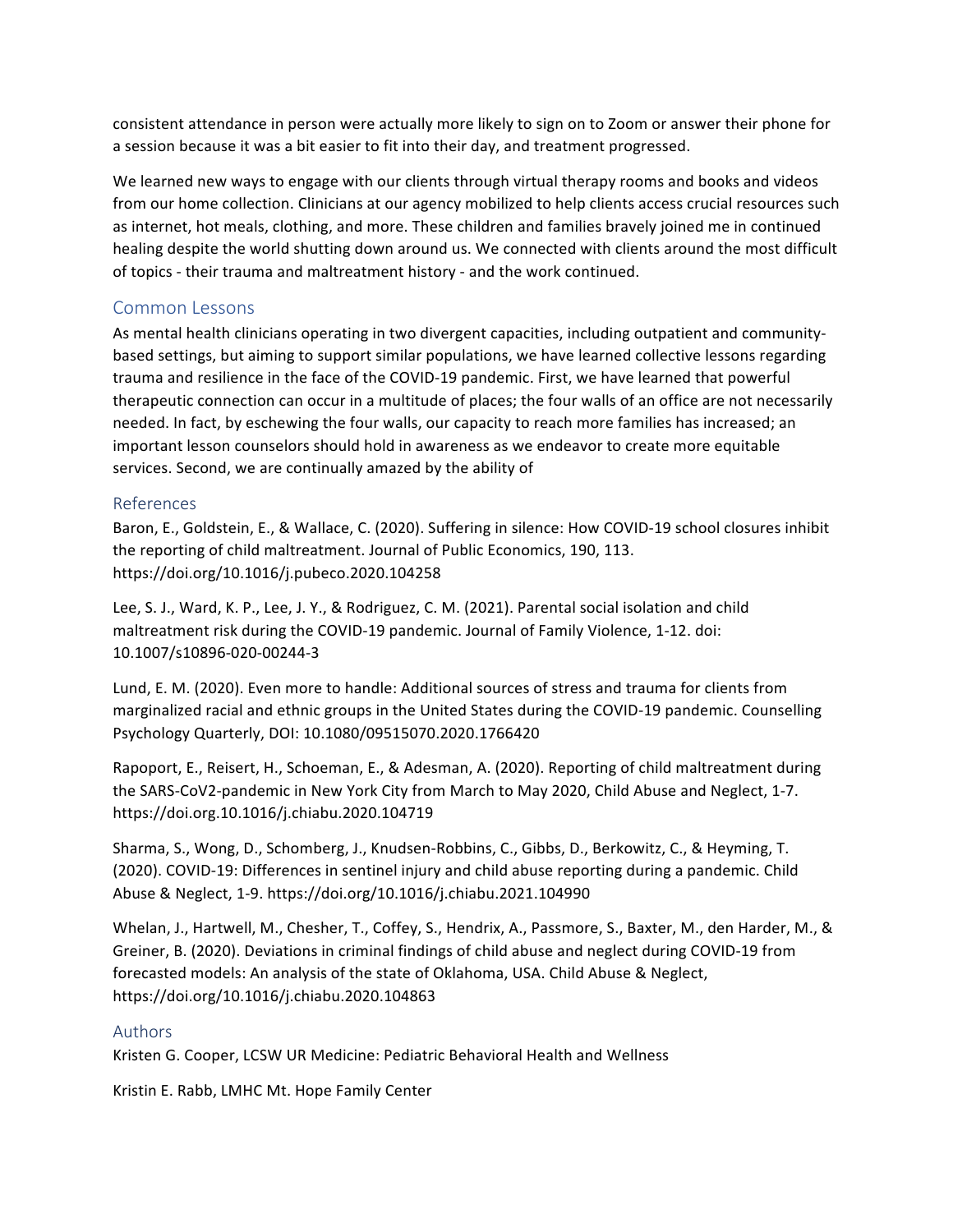## Addressing Trauma and Adversity through Mindful Yoga Interventions

Michele Pinellas, EdD, RYT-200

#### Introduction

Experiencing childhood trauma and adversity can cause a multitude of long-lasting detrimental effects, including chronic affect dysregulation, destructive behaviors, learning disabilities, dissociative problems, somatization, and distortions in concepts about self and others. This article addresses methods for integrating traditional counseling with holistic strategies of mindfulness and yoga for children who may need to develop resilient characteristics necessary to thrive. Infusing yoga and meditation into therapeutic spaces can foster resilience in school-aged children.

#### Statement of the problem

Professional counselors are witness to the adverse events children and adolescents face on a daily basis. The culminating impact of family discord, bullying, academic concerns, or other environmental stressors often results in children exhibiting self-injurious behaviors, abusing drugs and alcohol, and engaging in violence (Wadman et al., 2018). These struggles can manifest into classroom challenges, overt disrespect of authority, and continued or elevated substance abuse. If not appropriately addressed in childhood, these maladaptive behaviors can cause problems in adulthood. Children who live in urban, underserved populations experience additional social challenges such as poverty, violence, drugs, racism, and immigration. Given the historical tendency of youth to express their emotions externally as a coping strategy, there is rationale to support a trauma-informed, physically-based treatment, like yoga, as an intervention for this population (Beltran et al., 2016). There are several benefits for creative approaches like yoga and meditation which will be discussed further.

#### Brief literature background

Youth in low-resource communities are more likely to experience chronic and acute stress that is strongly associated with poverty and violence (Mendelson et al., 2013). Often, children who have experienced adversity also experience anxiety and fear, tend to express their emotions with aggression, may have developmental delays, or the inability to form meaningful relationships. Other challenges that are intensified among this population include an increasingly fast-paced globalized reality, mass media influences, economic instability, poverty, deterioration of family dynamics, drugs, and violence (Sarkissian, 2012). Among urban youth, many adverse experiences stem from environmental stressors that extend beyond their immediate control. This chronic stress, especially for adolescents in urban settings, is related to lifelong sickness, emotional instability, and lack of coping mechanisms required to live a prosperous life (Lance, 2011).

Overall, stress can lead to anxiety and depression, along with continued sympathetic and axis activation (Michalsen et al., 2005). Gladstone et al. (2004) note that exposure to stressful events in childhood consistently show lasting effects on the hypothalamic-pituitary-adrenal (HPA) axis, which can increase likelihood of mood and anxiety disorders. The sympathetic nervous system and HPA are triggered when an individual's stability is violated by a stressor, ultimately triggering the fight or flight response. Children who are exposed to adversity may be continuously operating in "fight or flight" because of this exposure, and their cognitive, creative, and productive activities may be diminished (Sarkissian, 2012). Diminished ability to engage in healthy, productive life thus limits the ability to focus and perform effectively in a variety of settings.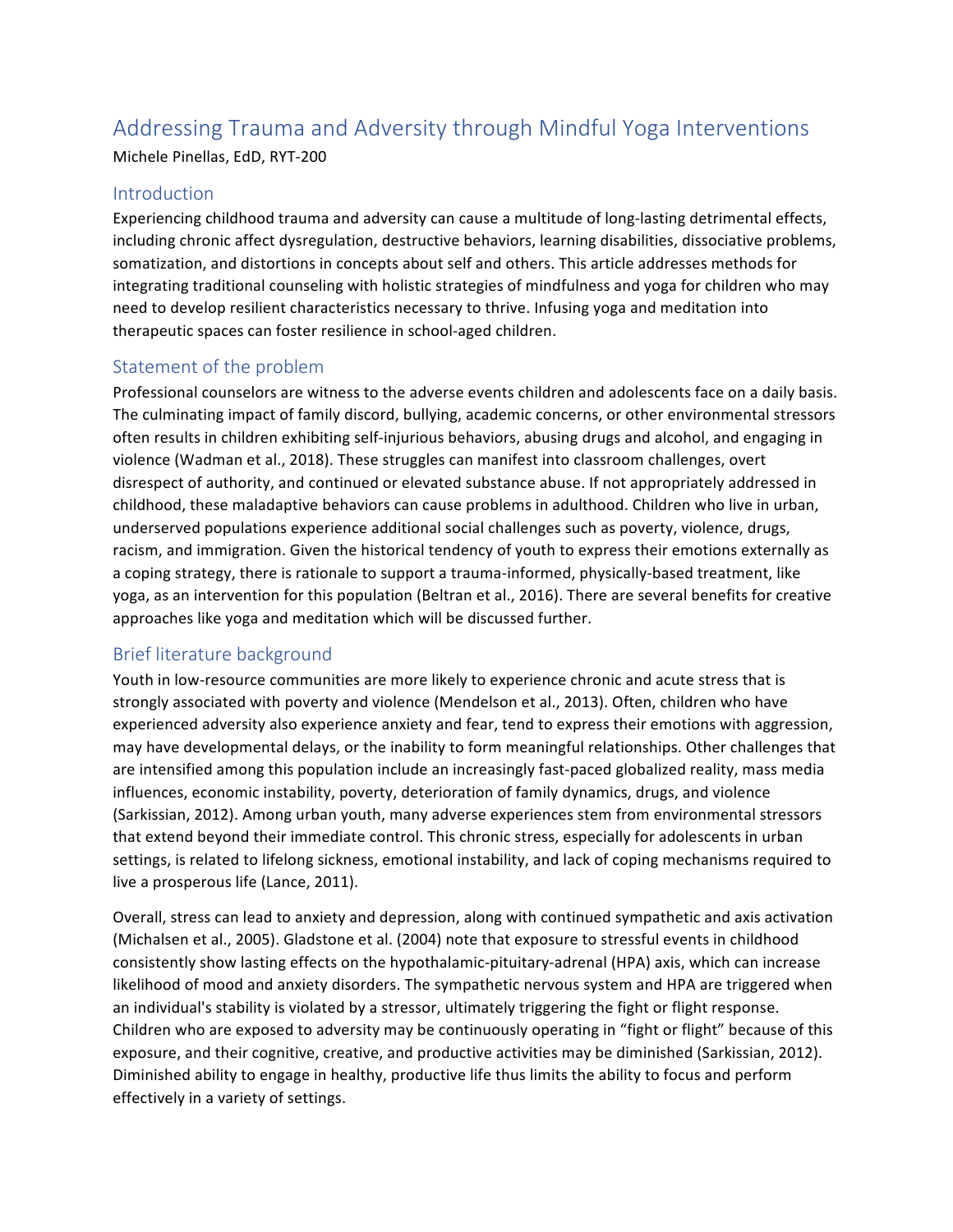Research has identified mindfulness and yoga as two ways to support children who are struggling emotionally due to chronic stress and trauma. Some of the recorded benefits of mindfulness and yoga include decreased perceived use of negative coping skills and aggressive behaviors, and improved perceptions of well-being (Berger & Steinm, 2009). During conflict, children who have experienced chronic stress often overreact as a result of hypervigilance to threat or danger. Woodyard (2011) indicates that when consistently practiced, yoga produces a physiological state opposite to the flight-orfight stress response, allowing a sense of balance and union between the mind and body to be achieved. Children who engage in yoga have had fewer negative developmental behaviors, like screaming and yelling, hitting others, or throwing items when upset (Berger & Steinm 2009). Based on the provided literature, there is rationale to support the integration of yoga and traditional counseling techniques.

#### Yoga Philosophy

Yoga is one of the oldest known systems and historically emerged from the Indian culture about 4,000 years ago. When considered a science, yoga's purpose is to understand the nature of the mind to facilitate awareness and compassion (Brown & Gerbarg, 2009). Although yoga is another form of exercise, it has been physiologically and scientifically created to integrate the mind, body, and spirit to assist in achieving higher levels of intellectual growth and awareness. As such, yoga helps to quiet fluctuations in the mind and bring a person to their inner most peacefully conscious state. Many people practice yoga as a physiological release. Others practice connecting to the deep, inner realm and psyche through the integration of postures, breathing, and meditation, which helps to quiet the mind.

#### Meditation

According to Kabat-Zinn (1990) mindfulness is an activity that encourages awareness to emerge through paying attention on purpose, nonjudgmentally in the present moment. The overarching goal of mindfulness practice is to improve concentration and attention, become aware of one's own consciousness, gain self-knowledge, and improve empathy and compassion. From a theoretical perspective, mindfulness, with the collaboration of breathing leads to four specific frames of reference: focus of the body, one's feelings, one's mind, and one's mental capacity (Brown & Gerbarg, 2009). Mindfulness has been found to increase emotion regulation and self-esteem, reduce mood and anxiety disorders, distress, and blood pressure (Mendelson et al., 2010). Increased awareness of one's feelings and emotions can lead to better coping and resilience in children, which should be a goal for all clients.

#### Doing the work: Integration

There is a clear rationale to teach skills that extend beyond traditional curriculums and address social problems, violence, and the lack of respect for one another and the environment (Sarkissian, 2012). To address this need, there must be a shift in how youth are educated and groomed to become successful human beings. Part of this process should be equipping children with tools that effectively reduce stress, regulate emotions, and build resilience. In the therapeutic space, this looks like offering simple breathwork or postures to help children calm their mind and their nervous system. Postures like Child's Pose, Savasana, Reclined Bound Angle or Hero's pose each allow the body to rest permitting the heart rate to slow down, ultimately impacting the over-vigilant nervous system. Each of these postures could also be coupled with deep, diaphragmatic breathing to further facilitate rest in the client.

Mindfulness has already become an increasingly popular modality in the clinical profession. This article offers a method to take this tool a step further by offering gentle poses that allow the client a moment to rest and truly restore their energy. Despite its advantages, yoga is a personalized practice therefore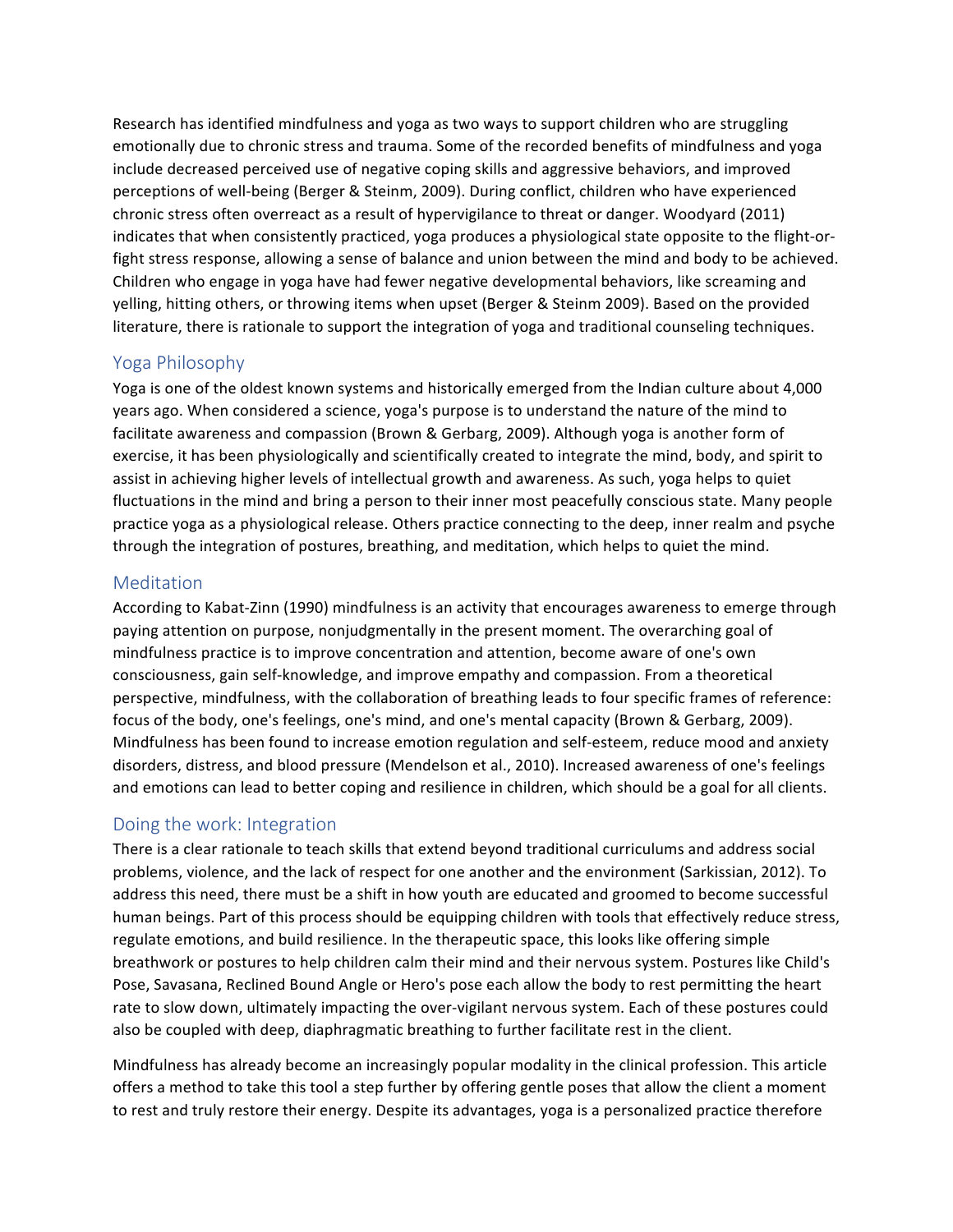the frequency and intensity are set to the individual's need. As clinicians, it is important to work at the pace of the client and not to push them beyond their comfort or ability. There are also implications for having sufficient training in integration of yoga and counseling techniques. This training could be continuing education specific to integration or registering for a yoga teacher training program. In either case, clinicians must do their due diligence to ensure that interventions that they offer are performed ethically and appropriately.

#### **Conclusion**

Resilience is the ability to positively adapt and maintain mental health despite adverse experiences. Mind-body interventions like yoga and mindfulness can help reduce stress-related mental and physical disorders. These same interventions can aid in building resilience by offering more productive coping strategies. Resilient people respond to life's challenges with courage and emotional stamina, even when they are afraid. Understanding resilience and how to build it is essential to the way we maneuver through the world. When appropriately fostered, resilience can appear to be a sense of strength for children and adolescents from all populations. Children who are resilient often excel academically, maintain positive interpersonal relationships, have limited emotional and behavioral issues, and are socially competent. Through integration of yoga and mindfulness in the therapeutic space, we can offer a voice to children that may not otherwise be present and create space for true rest of the nervous system and ultimate healing in our clients.

#### References

Berger, D. L., & Stein, R. E. (2009). Effects of yoga on inner-city children's well-being: A pilot study. Alternative Therapies in Health and Medicine, 15(5), 36.

Gladstone, G. L., Parker, G. B., Mitchell, P. B., Malhi, G. S., Wilhelm, K., & Austin, M. P. (2004). Implications of childhood trauma for depressed women: an analysis of pathways from childhood sexual abuse to deliberate self-harm and revictimization. American Journal of Psychiatry, 161(8), 1417-1425.

Kabat-Zinn, J. (1990). Full catastrophe living: Using the wisdom your body and mind to face stress, pain, and illness. New York: Delta.

Lance, M. M. (2011). Yoga in schools: A tool for reducing anxiety (Doctoral dissertation, Walden University).

Mendelson, T., Dariotis, J. K., Feagans Gould, L., Smith, A. S.R., Smith, A. A., Gonzalez, A. A., & Greenberg, M. T. (2013). Implementing mindfulness and yoga in urban schools: A community-academic partnership. Journal of Children's Services, 8(4), 276-291.

Sarkissian, M. (2012). Building Spiritual Capital: The Effects of Kundalini Yoga on Adolescent Stress, Emotional Affect, and Resilience.

Wadsworth M. E. (2015). Development of Maladaptive Coping: A Functional Adaptation to Chronic, Uncontrollable Stress. Child development perspectives, 9(2), 96-100. https://doi.org/10.1111/cdep.12112

Woodyard C. (2011). Exploring the therapeutic effects of yoga and its ability to increase quality of life. International journal of yoga, 4(2), 49-54. https://doi.org/10.4103/0973-6131.85485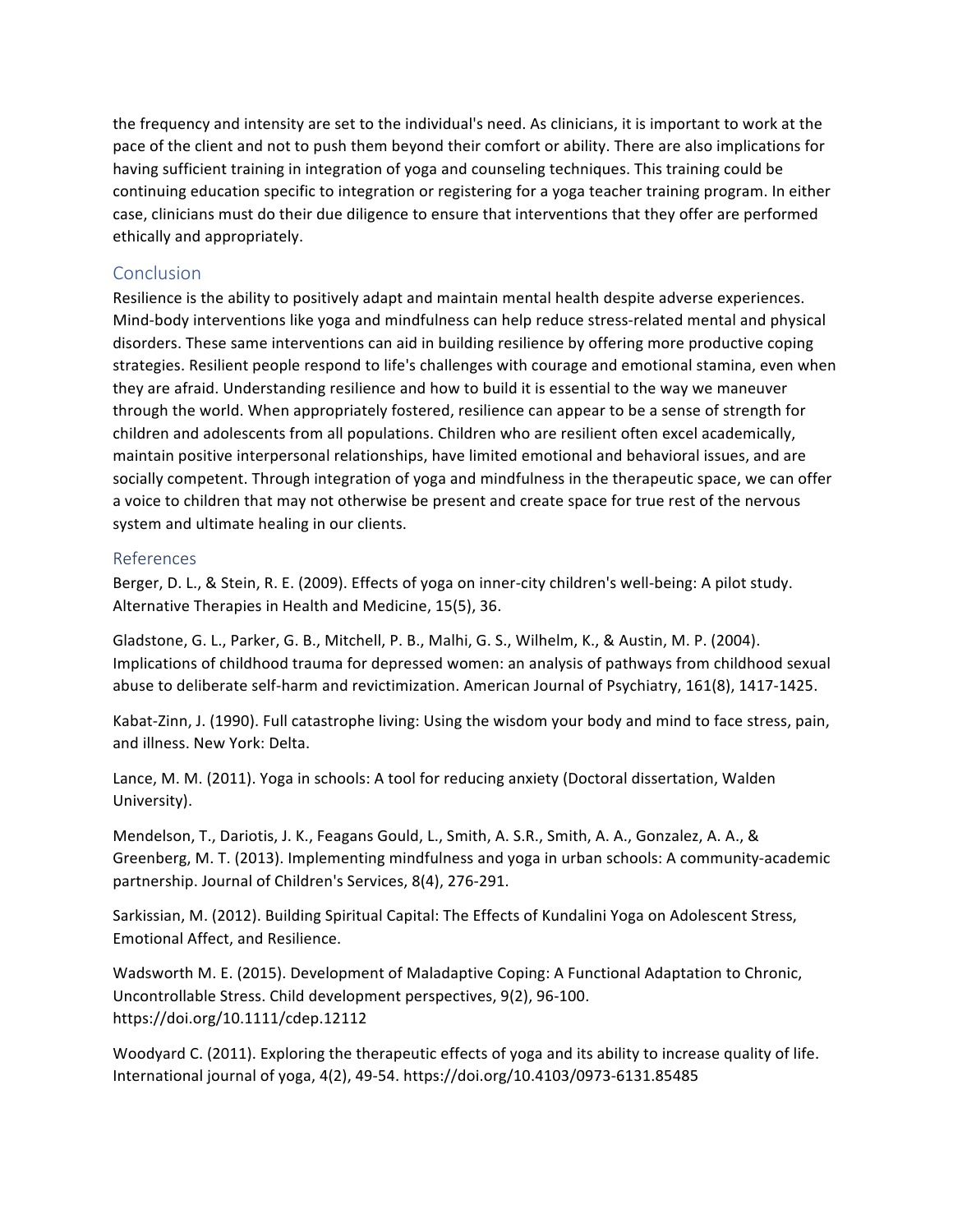## The Effectiveness of the Use of Sand-Tray in Increasing Graduate Students' Resilience and Self-care

#### Fariba Ehteshami, MS, PhD

There are many stressors which recognized as external and internal factors associated with being a counselor. Professional counselors experience a range of emotional and personal challenges. This can impact the quality of their personal life, professional life, and clinical efficacy. There is heightened attention in the American Counseling Association (ACA) to the importance of promoting a culture of wellness, professionalism, and self-care for counselor educators, clinical counselors, and supervisors. The use of creative engagement and expression techniques may be found to be effective in managing the impact of these encounters on the resilience of counselors and professionals (Suranata et al., 2020).

Counselors are responsible for helping their clients achieve or maintain their mental health goals. At the same time, counselors need to enhance or maintain their own well-being by taking appropriate actions or drawing upon their experiences. This has become especially important during the COVID-19 pandemic. It is an ongoing challenge for counselors to balance their own self-care and deal with their own identity and value conflicts. It has been found that the use of creative self-care strategies by counselors can help them reduce the possibility of their harm and impairment (Harrichand et al., 2021).

As a person who studied, worked, and grew up in a different culture, working in a new culture led to value conflicts. Value conflicts caused me vulnerabilities and confusion. I was aware that counselor identity is very important, yet I was also aware that our identity has been shaped based on our family, society, physical environment, and the culture in which we were raised. There were many questions that came to my mind about my personal values, professional values, and how they intersected with my clients' values. In order to answer my personal questions, I researched and studied these issues. I found that by increasing my resilience, all of the questions I faced could be delt with effectively. I found that I could increase my self-awareness about who I am, what I believe, what I want to be, and what I want to do. This made me more aware of my personal values, goals, expectations, and needs in both physical and psychological levels. I also learned that in order to increase my self-awareness, I needed to develop and strengthen my resilience in understanding individuality, uniqueness, respecting, and accepting differences.

Based on my research, I learned that the combination of Ethical Bracketing (EB) and Counselor Value Based Conflict Model (CVCM), could help increase self-awareness in order to decrease some value conflicts, or cognitive dissonance I faced based on my cultural identity that has been shaped in a different culture (Kocet & Herlihy, 2014). The combination of these two techniques also helped me to become aware of my biases. As a result, I learned the need to increase my personal resilience skills and creative approaches to self-care. I believe that other multicultural professionals can also benefit from an increased awareness of these issues in their professional practice.

Creativity in counseling is a process that requires an openness to think in novel ways, encourages expression, and facilitates deeper connections with self and others. It is a powerful method that can facilitate expression of feelings and thoughts that are difficult to put into words. This is because these thoughts and feelings are beyond direct awareness and are too emotionally evocative to discuss verbally (Homeyer & Sweeney, 2017).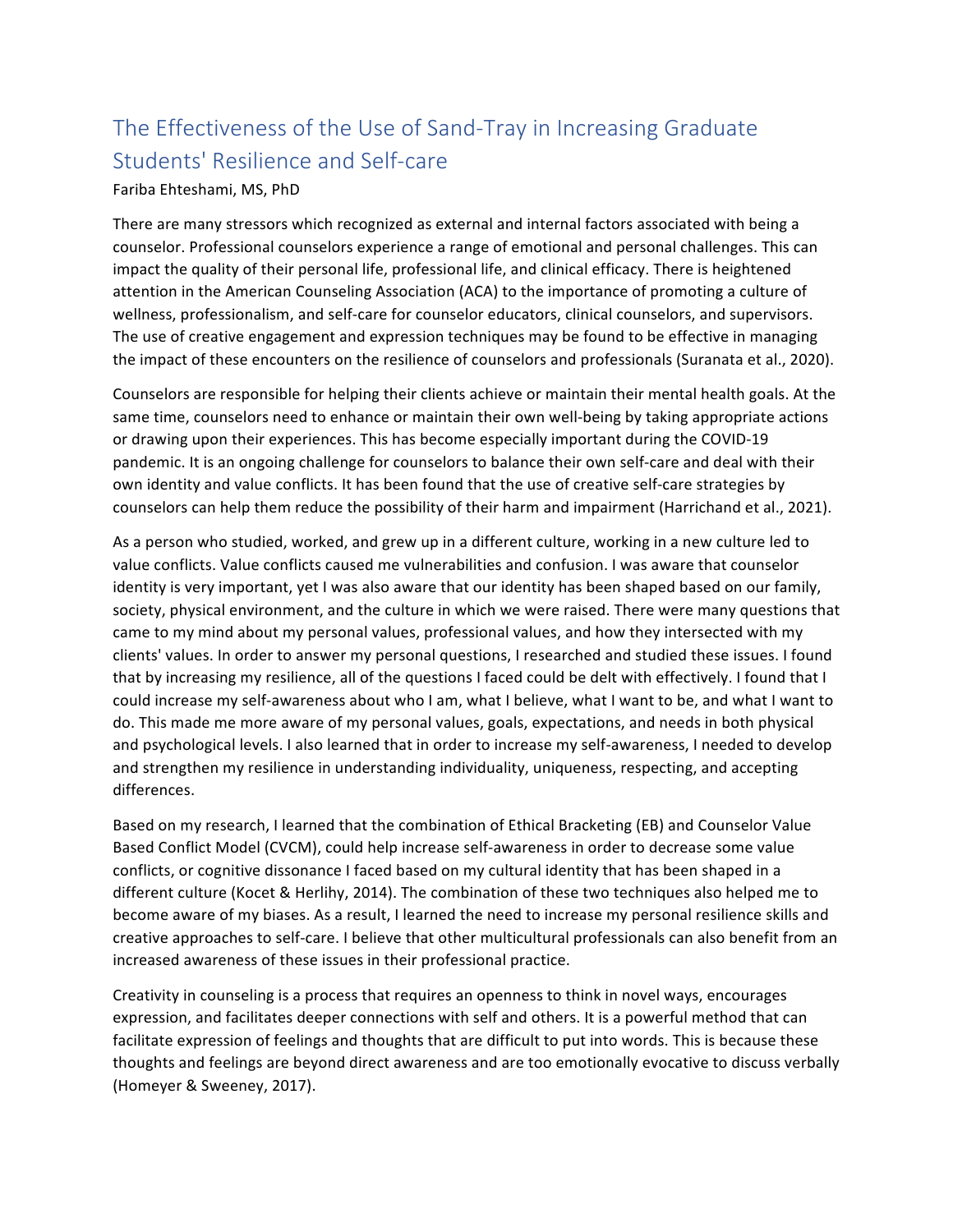I learned that these creative techniques may help professional counselors. They can be transformative and facilitate self-awareness. Creative processes allow counselors to engage in self-care in a dynamic, well-rounded manner. Learning the technique of sand-tray may also help counselors to use creativity and increase professional skills. This results in becoming more resilient in accepting, respecting, and understanding differences (Rogers et al., 2021).

Sand-tray is a tool to facilitating creative solutions. Sand-tray promotes strengths and provide a tool for counselors to better understand their personal and professional vulnerabilities. It also helps to identify triggers and encourage the practice of self-care. Using sand-tray helps counselors to see how attention will be given to their perspectives including cognitive behavioral, narrative, and psycho-dramatic approaches (Bradley, Whisenhunt, Adamson., & Kress, 2013).

Encouraging self-care habits and using creative techniques in increasing counselors' skills benefits them in both their professional practice and their personal lives, I conducted a study in this field. The following brief report describes the development and implementation of this goal. This phenomenological group study showed the use of sand-tray therapy helped counselors increase their personal awareness and resilience. This, in turn, improved their personal self-care.

#### Description of the Study

To achieve this goal, an orientation was given to all eight graduate students who were participants in this study. Then each graduate student participated in the 60 minutes group session. Each provided their own sand-tray and reported their feelings during the process. These feelings included depression, inflexibility, burnout, value conflicts, anxiety, and hopelessness. Then participants were asked to discuss their sand-tray experience and how it helped them understand and value the importance of self-care. They explained how group discussions based on their sand-tray helped them strengthen their resilience. They also reported that stress related negative thoughts were reduced or eliminated. This helped them prevent identity, value, and cultural conflicts.

At each group sand-tray presentation and discussion, each member provided evaluations. The outcomes were rated on agreement to the three following statements:  $(1)$  "The sand-tray presentation and group discussion was interesting and creative". (2) "I learned things I can use to help me maintain balance", And (3) "The information will be relevant to my future practice."

Then Qualitative data were collected and summarized. All presentations addressed the following topics:

(1) Understanding stress resilience and stress management

(2) Understanding the effectiveness of sand-tray on decreasing depression, anxiety, and value conflicts based on cultural differences and lack of resilience

Effectiveness of group communication skills in conceptualization and understanding thoughts, feelings, and emotions. Participants' evaluations results showed that all participants were interested in the use of sand-tray in new creative ways.

#### Limitations of the Study

There were significant limitations associated with this study. These limitations include the following factors.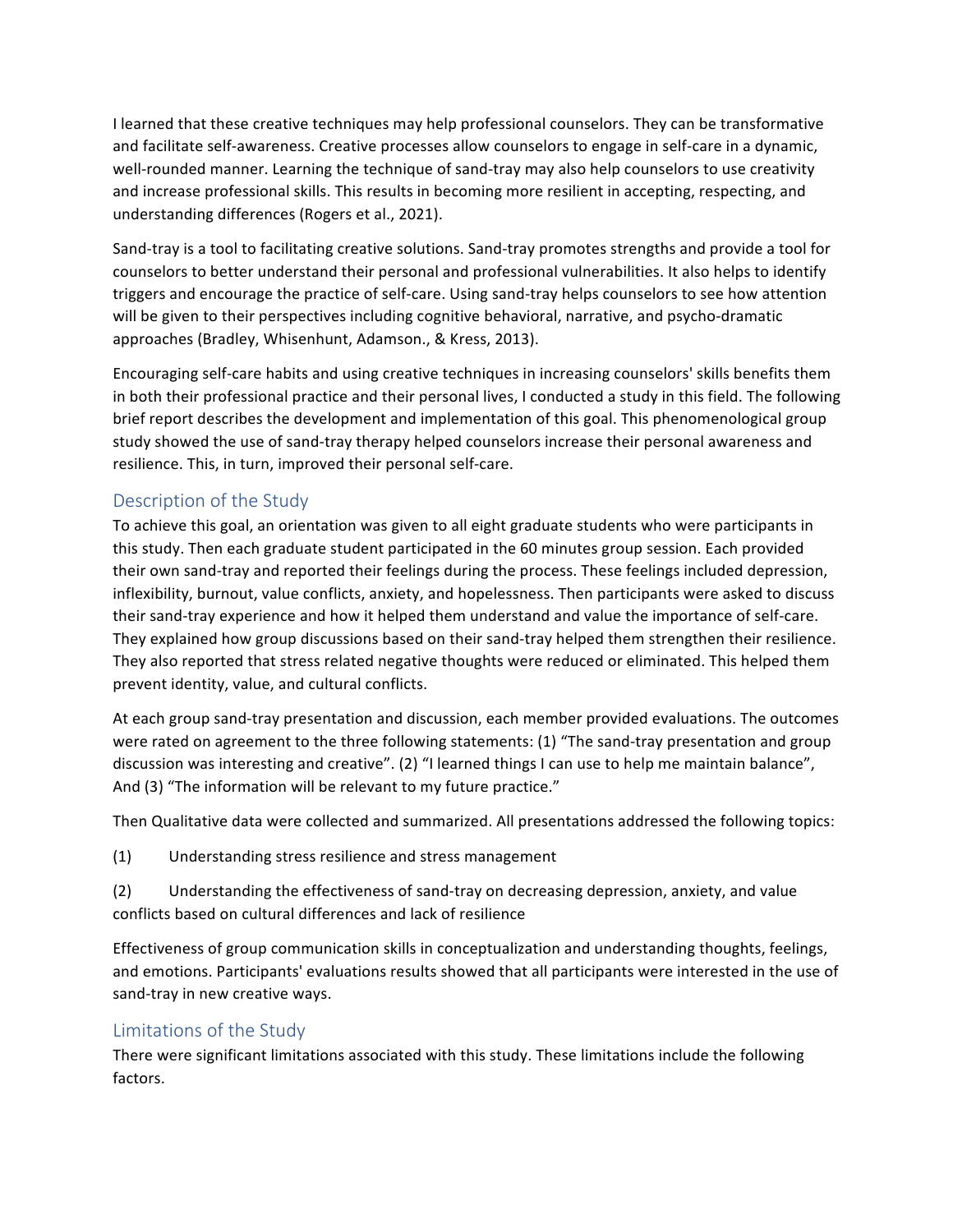This study was done during the COVID-19, pandemic of 2020-2021. The effects of the pandemic resulted in significant changes to the world economy and the way in which people lived their lives.

This study was performed virtual and via Zoom.

This study was performed with eight Graduate Students in the field of Counselor Education and Supervision. This was not a design issue, rather it was a matter of who volunteered to participate.

In the satisfaction assessment, the individual's answers may have been contradictory due to self-deception and self-reporting.

#### Suggestions for Future Research

The following recommendations for further research are based on this study: This study should be replicated in face-to-face study. This would allow future researchers to be more aware of participant body language and other non-verbal communication during the group discussion. There is a need to replicate this study as a longitudinal study. Expanding the research to include counselors in different cultures to identify any differences of value conflicts based on their cultural beliefs is another possible avenue of research.

#### **Conclusion**

This study has shown the use of sand-tray in a creative form provides counselors' awareness of their feelings and group discussions provide information counselors can use to maintain a balance between their personal and professional values. The study results show that using creativity in sand-tray practices will help counselors increase their personal and professional resilience and self-care. The sand-tray technique does not require a large investment of time but provides important results in selfunderstanding and increase resilience.

#### References

Bradley, N., Whisenhunt, J., Adamson, N., & Kress, V. E. (2013). Creative approaches for promoting counselor self-care. Journal of Creativity in Mental Health, 8(4), 456-469.

Harrichand, J. J., Litam, S. D. A., & Ausloos, C. D. (2021). Infusing self-care and wellness into CACREP curricula: Pedagogical recommendations for counselor educators and counselors during COVID-19. International Journal for the Advancement of Counselling, 1-14.

Homeyer, L. E., & Sweeney, D. S. (2017). Sand Tray Therapy: A variety of approaches. In The Routledge international handbook of sandplay therapy (pp. 328-338). Routledge.

Kocet, M. M., & Herlihy, B. J. (2014). Addressing value-based conflicts within the counseling relationship: A decision-making model. Journal of Counseling & Development, 92(2), 180-186.

Rogers, J. L., Luke, M., & Darkis, J. T. (2021). Meet me in the sand: Stories and self-expression in sand tray work with older adults. Journal of Creativity in Mental Health, 16(1), 2-14.

Suranata, K., Rangka, I. B., & Permana, A. A. J. (2020). The comparative effect of internet based cognitive behavioral counseling versus face-to-face cognitive behavioral counseling in terms of student's resilience. Cogent Psychology, 7(1), 1751022.